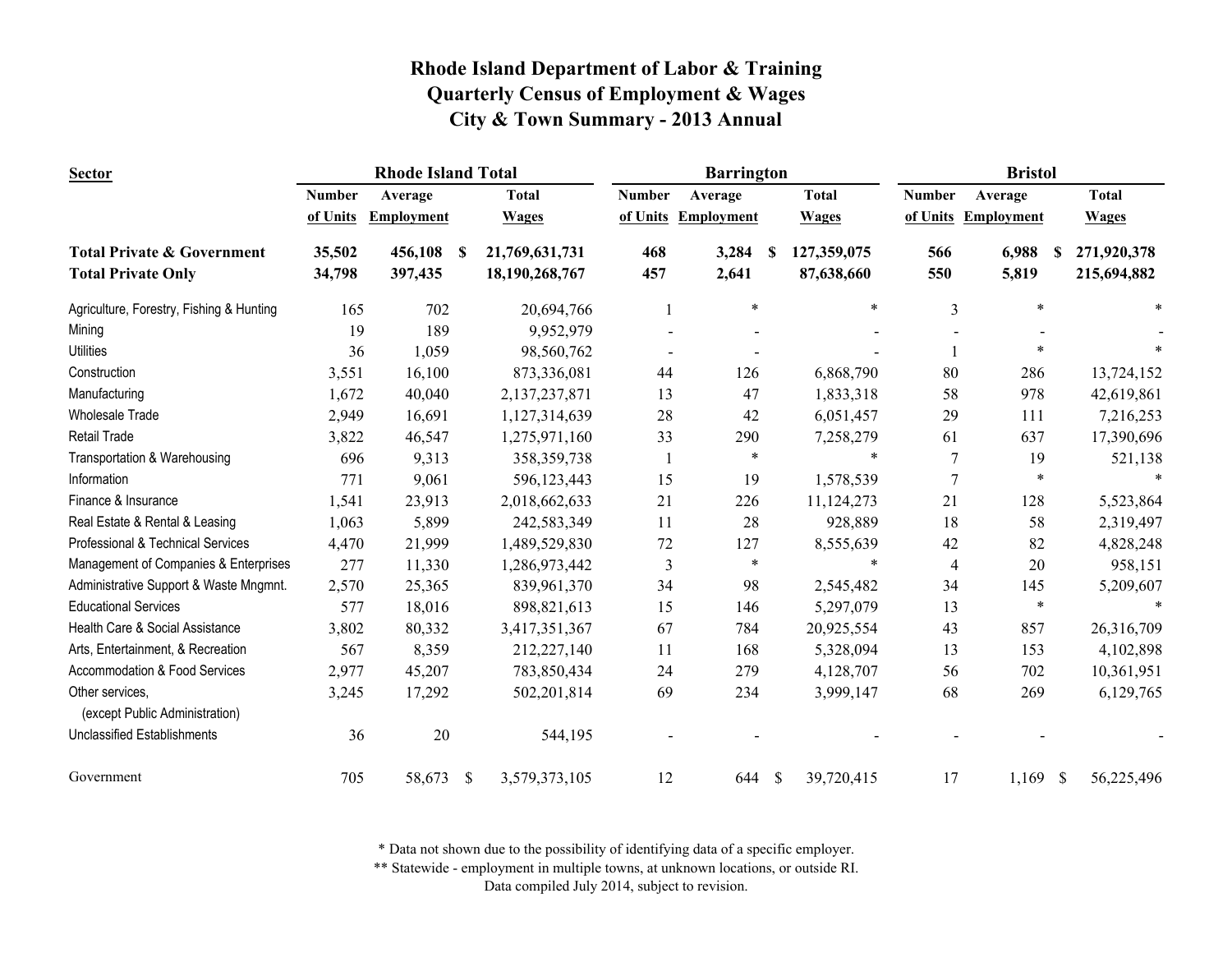| <b>Sector</b>                                     |                | <b>Burrillville</b>   |              |                          | <b>Central Falls</b> |                     |                | Charlestown               |              |
|---------------------------------------------------|----------------|-----------------------|--------------|--------------------------|----------------------|---------------------|----------------|---------------------------|--------------|
|                                                   | <b>Number</b>  | Average               | <b>Total</b> | <b>Number</b>            | Average              | <b>Total</b>        | <b>Number</b>  | Average                   | <b>Total</b> |
|                                                   |                | of Units Employment   | <b>Wages</b> |                          | of Units Employment  | <b>Wages</b>        |                | of Units Employment       | <b>Wages</b> |
| <b>Total Private &amp; Government</b>             | 287            | 3,049<br><sup>S</sup> | 107,470,726  | 254                      | 3,049                | 110,880,247<br>- \$ | 241            | 1,502<br>-S               | 59,112,098   |
| <b>Total Private Only</b>                         | 271            | 2,468                 | 83,487,812   | 246                      | 2,466                | 78,727,550          | 226            | 1,299                     | 50,260,374   |
| Agriculture, Forestry, Fishing & Hunting          | 3              | $\ast$                | $\ast$       |                          |                      |                     | 4              | $\ast$                    |              |
| Mining                                            |                |                       |              |                          |                      |                     |                |                           |              |
| <b>Utilities</b>                                  | $\overline{c}$ | $\ast$                |              |                          |                      |                     |                |                           |              |
| Construction                                      | 54             | 219                   | 11,999,526   | 24                       | 116                  | 4,425,124           | 54             | 152                       | 6,555,122    |
| Manufacturing                                     | 12             | 570                   | 24,762,349   | 29                       | 579                  | 22,370,142          | 3              | $\ast$                    |              |
| <b>Wholesale Trade</b>                            | 20             | 49                    | 2,971,765    | 4                        | 37                   | 1,504,113           | $\overline{7}$ | 19                        | 1,606,063    |
| <b>Retail Trade</b>                               | 21             | 148                   | 3,238,723    | 48                       | 224                  | 5,722,350           | 24             | 136                       | 3,967,835    |
| Transportation & Warehousing                      | 4              | 10                    | 584,056      | 4                        | 17                   | 273,648             | 5              | $\ast$                    |              |
| Information                                       | 6              | 31                    | 702,180      | $\overline{c}$           | $\ast$               |                     | 6              | 23                        | 420,234      |
| Finance & Insurance                               | 4              | 9                     | 326,141      | 9                        | 75                   | 2,749,513           | 8              | 51                        | 3,692,462    |
| Real Estate & Rental & Leasing                    | 5              | 9                     | 335,094      | 9                        | 48                   | 1,513,783           | 6              | 21                        | 958,560      |
| Professional & Technical Services                 | 24             | 46                    | 2,553,395    | 9                        | 18                   | 623,435             | 19             | 40                        | 2,384,504    |
| Management of Companies & Enterprises             |                | $\ast$                | $\ast$       |                          |                      |                     |                | $\overline{\phantom{a}}$  |              |
| Administrative Support & Waste Mngmnt.            | 19             | 89                    | 2,577,468    | 16                       | 367                  | 12,232,081          | 20             | 74                        | 2,505,459    |
| <b>Educational Services</b>                       | 4              | 33                    | 545,438      | 3                        | $\ast$               | $\ast$              | $\overline{2}$ | $\ast$                    |              |
| Health Care & Social Assistance                   | 26             | 567                   | 18,888,433   | 38                       | 510                  | 14,829,277          | 21             | 151                       | 5,601,345    |
| Arts, Entertainment, & Recreation                 | 5              | 48                    | 748,853      | $\overline{\phantom{a}}$ |                      |                     | 5              | 92                        | 4,182,919    |
| Accommodation & Food Services                     | 31             | 501                   | 6,648,518    | 27                       | 214                  | 3,138,682           | 21             | 196                       | 2,903,966    |
| Other services,<br>(except Public Administration) | 32             | 69                    | 1,753,888    | 27                       | 97                   | 2,567,367           | 23             | 41                        | 935,498      |
| <b>Unclassified Establishments</b>                |                |                       |              |                          |                      | 9,650               |                |                           |              |
| Government                                        | 17             | 581 \$                | 23,982,914   | 9                        | 583 \$               | 32,152,697          | 16             | 202<br>$\mathbf{\hat{s}}$ | 8,851,724    |

\* Data not shown due to the possibility of identifying data of a specific employer.

\*\* Statewide - employment in multiple towns, at unknown locations, or outside RI.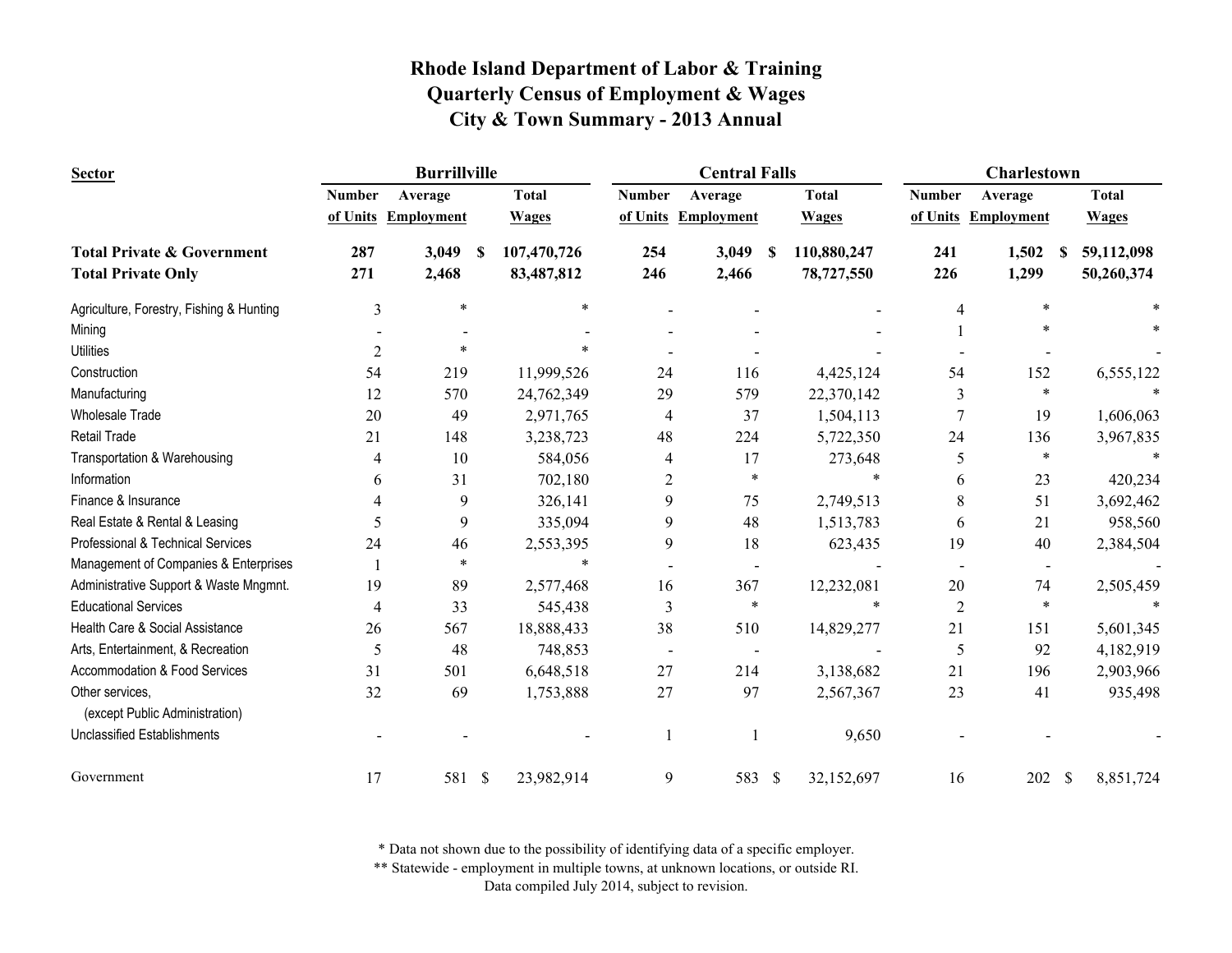| <b>Sector</b>                                                      |                | Coventry            |    |                            |                | <b>Cranston</b>     |   |                                | Cumberland    |                      |  |                            |
|--------------------------------------------------------------------|----------------|---------------------|----|----------------------------|----------------|---------------------|---|--------------------------------|---------------|----------------------|--|----------------------------|
|                                                                    | <b>Number</b>  | Average             |    | <b>Total</b>               | <b>Number</b>  | Average             |   | <b>Total</b>                   | <b>Number</b> | Average              |  | <b>Total</b>               |
|                                                                    |                | of Units Employment |    | <b>Wages</b>               |                | of Units Employment |   | <b>Wages</b>                   |               | of Units Employment  |  | <b>Wages</b>               |
| <b>Total Private &amp; Government</b><br><b>Total Private Only</b> | 693<br>675     | 7,726<br>6,444      | -S | 273,364,390<br>216,321,478 | 2,437<br>2,407 | 34,943<br>28,523    | S | 1,579,256,106<br>1,159,573,956 | 838<br>821    | 10,030<br>S<br>8,976 |  | 472,783,265<br>420,949,450 |
| Agriculture, Forestry, Fishing & Hunting                           | $\overline{2}$ | $\ast$              |    | $\ast$                     | 5              | 8                   |   | 322,580                        | 2             | $\ast$               |  |                            |
| Mining                                                             |                | $\ast$              |    | $\ast$                     | $\overline{2}$ | $\ast$              |   |                                |               |                      |  |                            |
| <b>Utilities</b>                                                   |                |                     |    |                            |                |                     |   | 火                              |               |                      |  |                            |
| Construction                                                       | 128            | 391                 |    | 14,646,028                 | 221            | 1,203               |   | 62,786,738                     | 115           | 666                  |  | 37,762,493                 |
| Manufacturing                                                      | 37             | 481                 |    | 33, 133, 714               | 157            | 3,598               |   | 179,807,724                    | 42            | 1,598                |  | 72,244,112                 |
| <b>Wholesale Trade</b>                                             | 30             | 226                 |    | 16,775,459                 | 160            | 1,770               |   | 110,974,188                    | 65            | 631                  |  | 41,687,952                 |
| Retail Trade                                                       | 95             | 1,697               |    | 45,025,249                 | 298            | 4,556               |   | 135,609,852                    | 79            | 899                  |  | 24,042,501                 |
| Transportation & Warehousing                                       | 9              | 239                 |    | 10,061,417                 | 56             | 601                 |   | 26,559,040                     | 21            | 537                  |  | 19,977,456                 |
| Information                                                        | 10             | 27                  |    | 1,427,033                  | 37             | 1,989               |   | 138,945,531                    | 19            | 129                  |  | 4,431,562                  |
| Finance & Insurance                                                | 21             | 121                 |    | 5,004,070                  | 111            | 745                 |   | 42,080,975                     | 35            | 151                  |  | 7,350,419                  |
| Real Estate & Rental & Leasing                                     | 16             | 40                  |    | 1,407,074                  | 77             | 386                 |   | 21,626,213                     | 31            | 104                  |  | 4,924,980                  |
| Professional & Technical Services                                  | 53             | 275                 |    | 14,541,174                 | 270            | 1,830               |   | 110,584,328                    | 85            | 227                  |  | 14,389,620                 |
| Management of Companies & Enterprises                              | 5              | 44                  |    | 2,400,254                  | 14             | 477                 |   | 28,574,404                     | 9             | $\ast$               |  |                            |
| Administrative Support & Waste Mngmnt.                             | 60             | 297                 |    | 10,859,988                 | 177            | 2,099               |   | 68,421,326                     | 55            | 560                  |  | 31,429,225                 |
| <b>Educational Services</b>                                        | 11             | 97                  |    | 2,559,844                  | 32             | 307                 |   | 8,124,867                      | 18            | 229                  |  | 8,204,734                  |
| Health Care & Social Assistance                                    | 59             | 1,245               |    | 38,481,156                 | 333            | 4,088               |   | 127,199,479                    | 98            | 979                  |  | 33,406,812                 |
| Arts, Entertainment, & Recreation                                  | $\overline{7}$ | 30                  |    | 603,789                    | 30             | 320                 |   | 6,389,932                      | 8             | 68                   |  | 1,181,765                  |
| Accommodation & Food Services                                      | 62             | 933                 |    | 12,919,330                 | 182            | 2,929               |   | 45,379,073                     | 51            | 605                  |  | 8,628,989                  |
| Other services,<br>(except Public Administration)                  | 75             | 287                 |    | 6,290,555                  | 249            | 1,592               |   | 44,660,694                     | 92            | 523                  |  | 16,203,245                 |
| <b>Unclassified Establishments</b>                                 |                |                     |    |                            |                | $\ast$              |   | $\ast$                         |               |                      |  | 3,400                      |
| Government                                                         | 19             | $1,282$ \$          |    | 57,042,912                 | 31             | $6,420$ \$          |   | 419,682,150                    | 18            | $1,054$ \$           |  | 51,833,815                 |

\* Data not shown due to the possibility of identifying data of a specific employer.

\*\* Statewide - employment in multiple towns, at unknown locations, or outside RI.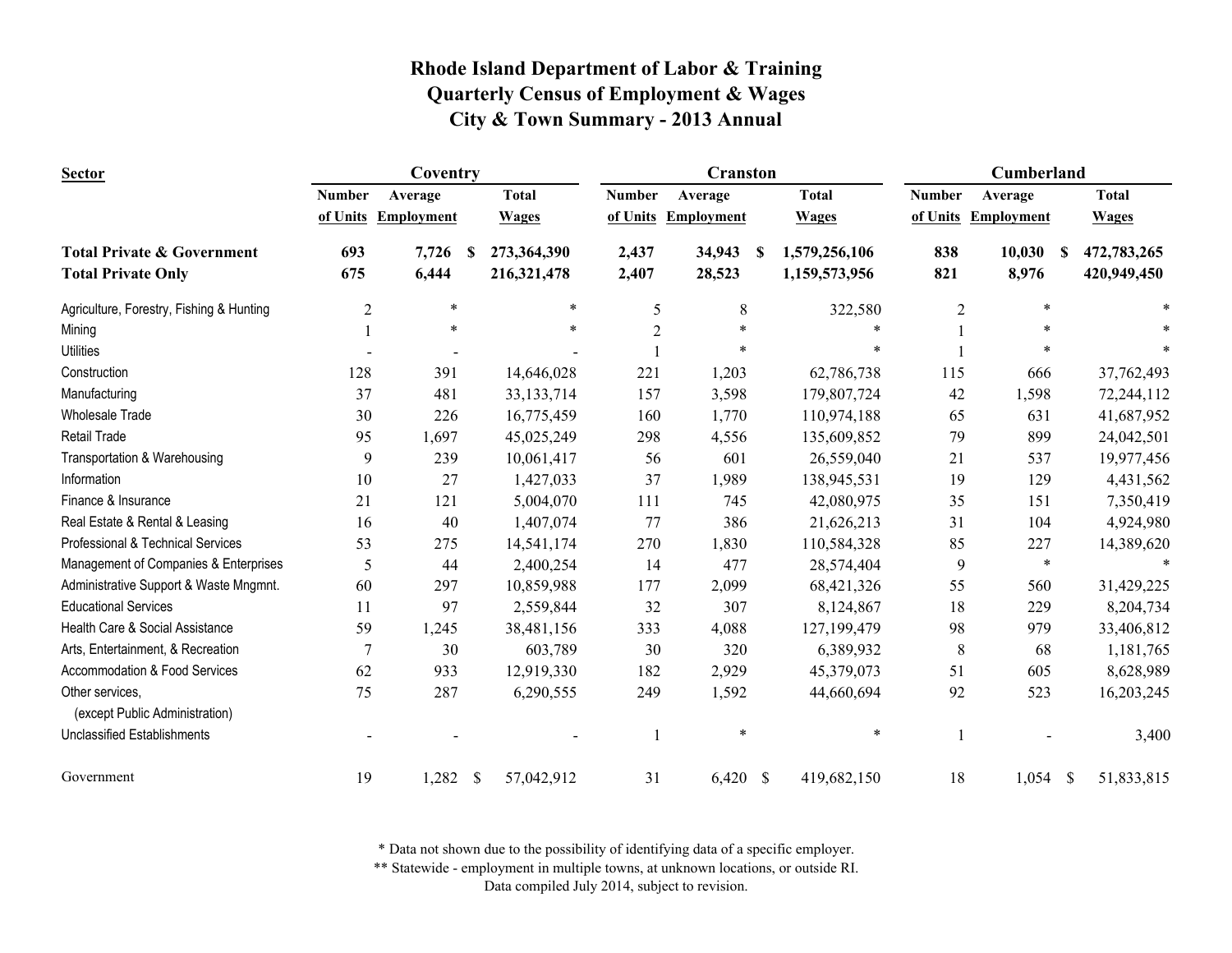| <b>Sector</b>                            |                | <b>East Greenwich</b> |                    |               | <b>East Providence</b> |                  |               | <b>Exeter</b>       |                 |
|------------------------------------------|----------------|-----------------------|--------------------|---------------|------------------------|------------------|---------------|---------------------|-----------------|
|                                          | <b>Number</b>  | Average               | <b>Total</b>       | <b>Number</b> | Average                | <b>Total</b>     | <b>Number</b> | Average             | <b>Total</b>    |
|                                          |                | of Units Employment   | <b>Wages</b>       | of Units      | Employment             | <b>Wages</b>     |               | of Units Employment | <b>Wages</b>    |
| <b>Total Private &amp; Government</b>    | 758            | 7,428                 | 324,422,829<br>S   | 1,430         | 19,981                 | 860,956,840<br>S | 175           | 1,447<br>-S         | 57,822,183      |
| <b>Total Private Only</b>                | 744            | 6,730                 | 285,944,557        | 1,407         | 18,595                 | 783,661,111      | 170           | 1,371               | 54,558,594      |
| Agriculture, Forestry, Fishing & Hunting | $\overline{2}$ | $\ast$                | $\ast$             |               |                        |                  | 6             | 77                  | 1,574,885       |
| Mining                                   |                |                       |                    |               |                        |                  |               |                     |                 |
| <b>Utilities</b>                         |                |                       |                    |               |                        |                  |               |                     |                 |
| Construction                             | 43             | 243                   | 20,836,811         | 175           | 804                    | 43,829,188       | 31            | 77                  | 3,035,291       |
| Manufacturing                            | 27             | 372                   | 20,579,365         | 90            | 2,235                  | 109,628,155      | 8             | 38                  | 1,839,210       |
| <b>Wholesale Trade</b>                   | 57             | 187                   | 19,856,126         | 98            | 1,180                  | 65,129,478       | 8             | 74                  | 2,043,093       |
| Retail Trade                             | 69             | 812                   | 27,444,865         | 134           | 1,696                  | 50,846,908       | 15            | 68                  | 1,962,533       |
| Transportation & Warehousing             | 9              | 104                   | 3,883,453          | 33            | 253                    | 9,902,852        | 3             | $\ast$              |                 |
| Information                              | 15             | 59                    | 3,902,812          | 17            | 275                    | 14,967,440       | 3             | $\ast$              |                 |
| Finance & Insurance                      | 51             | 277                   | 19,006,164         | 91            | 2,184                  | 121,486,848      | 3             |                     |                 |
| Real Estate & Rental & Leasing           | 31             | 131                   | 5,947,272          | 46            | 246                    | 10,962,708       | 7             | 8                   | 236,210         |
| Professional & Technical Services        | 121            | 697                   | 46,965,755         | 185           | 1,143                  | 64,631,207       | 17            |                     |                 |
| Management of Companies & Enterprises    | 9              | $\ast$                | $\ast$             | 5             | 92                     | 9,009,336        |               | $\ast$              |                 |
| Administrative Support & Waste Mngmnt.   | 49             | 287                   | 12,013,786         | 97            | 879                    | 30,070,041       | 25            | 170                 | 6,911,658       |
| <b>Educational Services</b>              | 14             | 221                   | 7,433,222          | 19            | 390                    | 15,277,756       | 2             | $\ast$              |                 |
| Health Care & Social Assistance          | 111            | 1,512                 | 59,065,307         | 150           | 4,309                  | 183,265,938      | 10            | 163                 | 5,114,347       |
| Arts, Entertainment, & Recreation        | 13             | 144                   | 2,896,140          | 29            | 663                    | 12,449,290       | 5             | 73                  | 982,426         |
| <b>Accommodation &amp; Food Services</b> | 64             | 1,257                 | 20,576,301         | 115           | 1,532                  | 22,122,389       | 17            | 167                 | 2,602,278       |
| Other services,                          | 65             | 293                   | 6,750,909          | 130           | 712                    | 20,074,983       | 12            | 35                  | 1,081,570       |
| (except Public Administration)           |                |                       |                    |               |                        |                  |               |                     |                 |
| <b>Unclassified Establishments</b>       |                |                       |                    |               | $\ast$                 | *                |               |                     |                 |
| Government                               | 15             | 698                   | - \$<br>38,478,272 | 24            | 1,386 \$               | 77,295,729       | 6             | 76                  | 3,263,589<br>\$ |

\* Data not shown due to the possibility of identifying data of a specific employer.

\*\* Statewide - employment in multiple towns, at unknown locations, or outside RI.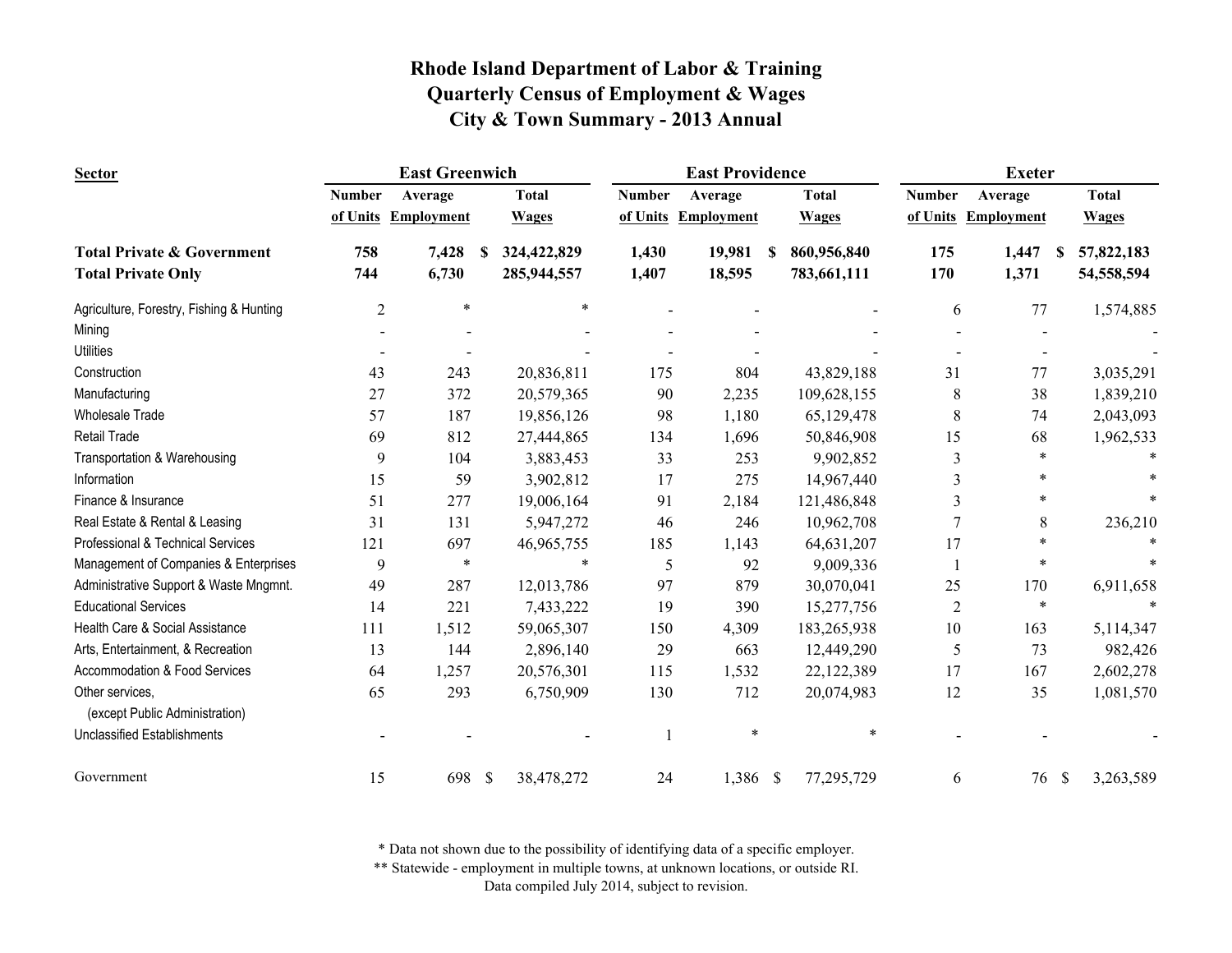| <b>Sector</b>                                     |                | Foster            |          |              |                | Glocester           |                            |               | Hopkinton         |                          |
|---------------------------------------------------|----------------|-------------------|----------|--------------|----------------|---------------------|----------------------------|---------------|-------------------|--------------------------|
|                                                   | <b>Number</b>  | Average           |          | <b>Total</b> | <b>Number</b>  | Average             | <b>Total</b>               | <b>Number</b> | Average           | <b>Total</b>             |
|                                                   | of Units       | <b>Employment</b> |          | <b>Wages</b> |                | of Units Employment | <b>Wages</b>               | of Units      | <b>Employment</b> | <b>Wages</b>             |
| <b>Total Private &amp; Government</b>             | 95             | 474               | <b>S</b> | 15,640,996   | 194            | 1,524               | 52,232,256<br>\$.          | 193           | 1,219<br>-S       | 47,175,639               |
| <b>Total Private Only</b>                         | 89             | 376               |          | 11,808,509   | 177            | 1,057               | 30,655,477                 | 182           | 1,097             | 42,195,156               |
| Agriculture, Forestry, Fishing & Hunting          | 3              | $\ast$            |          | $\ast$       | 3              | $\ast$              | $\ast$                     | 3             | $\ast$            |                          |
| Mining                                            |                |                   |          |              |                |                     |                            |               |                   |                          |
| <b>Utilities</b>                                  |                |                   |          |              |                |                     |                            |               |                   |                          |
| Construction                                      | 23             | 43                |          | 1,354,773    | 56             | 128                 | 5,021,347                  | 50            | 129               | 5,211,763                |
| Manufacturing                                     | 3              | *                 |          | $\ast$       |                | $\ast$              | *                          | 24            | 385               | 19,861,778               |
| <b>Wholesale Trade</b>                            | $\overline{2}$ | $\ast$            |          | $\ast$       | 5              | 3                   | 178,224                    | 6             | 20                | 1,382,881                |
| <b>Retail Trade</b>                               |                | 18                |          | 318,954      | 20             | 190                 | 4,406,138                  | 17            | 98                | 2,326,478                |
| Transportation & Warehousing                      |                | $\ast$            |          | $\ast$       |                | 62                  | 1,855,841                  |               | $\ast$            |                          |
| Information                                       | $\overline{2}$ | $\ast$            |          | $\ast$       | 3              | $\ast$              | $\ast$                     | 6             | 14                | 193,058                  |
| Finance & Insurance                               | $\overline{2}$ | $\ast$            |          | $\ast$       | 7              | 24                  | 796,381                    |               | *                 |                          |
| Real Estate & Rental & Leasing                    |                | $\ast$            |          | $\ast$       | 3              | $\ast$              | $\ast$                     | 3             | *                 |                          |
| Professional & Technical Services                 | 11             | 19                |          | 1,046,447    | 9              | 69                  | 5,065,663                  | 15            | 53                | 4,306,615                |
| Management of Companies & Enterprises             |                | $\ast$            |          | $\ast$       |                |                     |                            |               | $\ast$            |                          |
| Administrative Support & Waste Mngmnt.            | 13             | 58                |          | 1,768,156    | 12             | 45                  | 1,303,076                  | 15            | 25                | 677,769                  |
| <b>Educational Services</b>                       |                | $\ast$            |          | $\ast$       | $\overline{2}$ | $\ast$              | *                          |               |                   |                          |
| Health Care & Social Assistance                   | 8              | 69                |          | 1,832,909    | 18             | 261                 | 6,485,937                  | 17            | 199               | 4,781,679                |
| Arts, Entertainment, & Recreation                 | $\overline{2}$ | $\ast$            |          | $\ast$       | 3              | 17                  | 562,677                    | 6             | 49                | 879,419                  |
| Accommodation & Food Services                     | 7              | 35                |          | 517,951      | 18             | 183                 | 2,303,127                  | 10            | 84                | 1,351,943                |
| Other services,<br>(except Public Administration) | 4              | 10                |          | 189,613      | 15             | 33                  | 1,299,983                  | $10\,$        | 25                | 530,199                  |
| <b>Unclassified Establishments</b>                |                |                   |          |              |                |                     |                            |               |                   |                          |
| Government                                        | 7              | 98                | \$       | 3,832,487    | 18             | 467                 | $\mathbb{S}$<br>21,576,779 | 12            | 122               | $\mathbf S$<br>4,980,483 |

\* Data not shown due to the possibility of identifying data of a specific employer.

\*\* Statewide - employment in multiple towns, at unknown locations, or outside RI.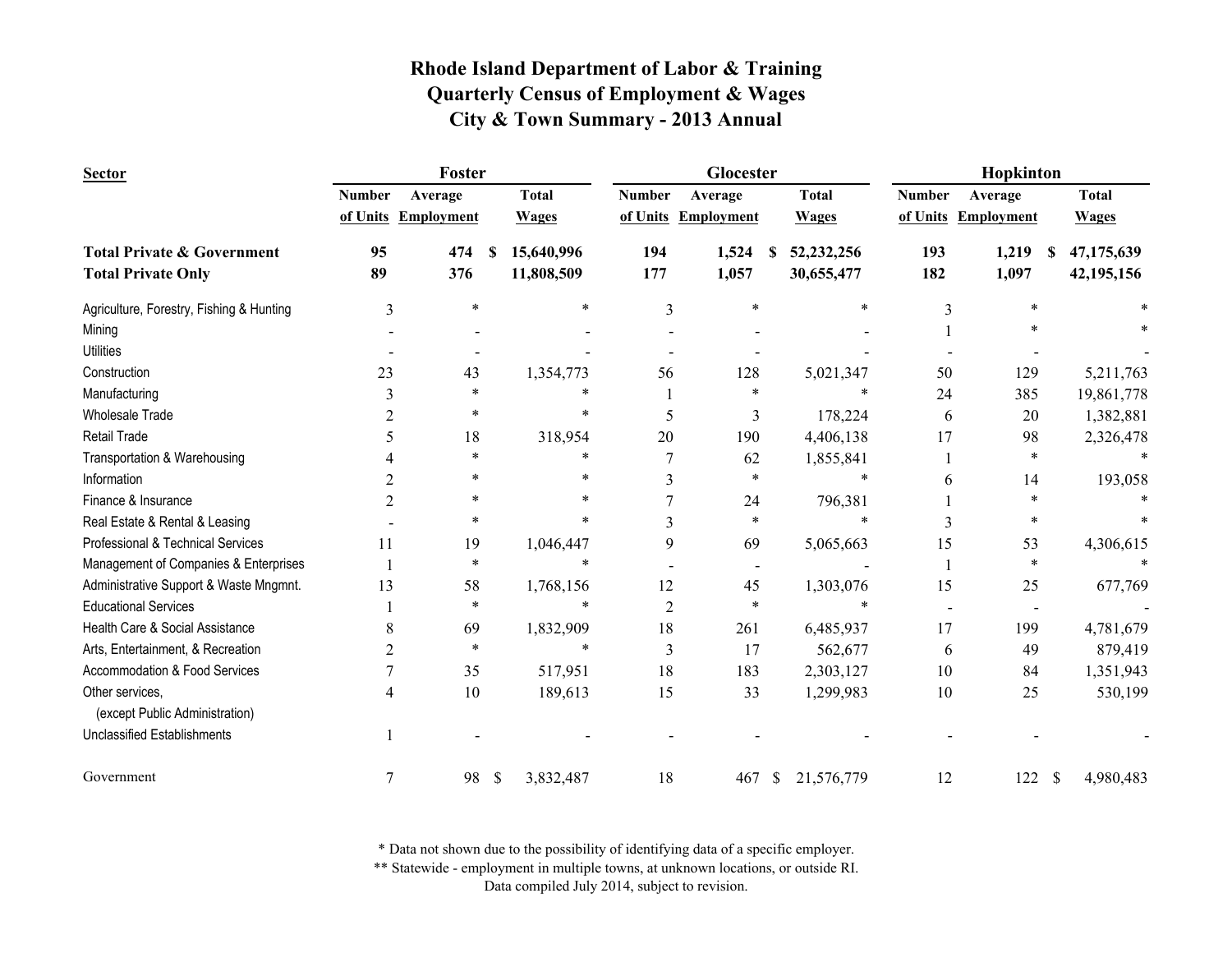| <b>Sector</b>                                     |                | <b>Jamestown</b>       |                            |                | Johnston          |                  |               | Lincoln             |                               |
|---------------------------------------------------|----------------|------------------------|----------------------------|----------------|-------------------|------------------|---------------|---------------------|-------------------------------|
|                                                   | <b>Number</b>  | Average                | <b>Total</b>               | <b>Number</b>  | Average           | <b>Total</b>     | <b>Number</b> | Average             | <b>Total</b>                  |
|                                                   |                | of Units Employment    | <b>Wages</b>               | of Units       | <b>Employment</b> | <b>Wages</b>     |               | of Units Employment | <b>Wages</b>                  |
| <b>Total Private &amp; Government</b>             | 208            | 1,180<br><sup>\$</sup> | 44,415,657                 | 1,079          | 11,903            | 523,084,245<br>S | 747           | 12,806              | 638,500,700<br>S              |
| <b>Total Private Only</b>                         | 193            | 875                    | 32,165,444                 | 1,066          | 10,723            | 462,751,541      | 725           | 11,599              | 572,887,377                   |
| Agriculture, Forestry, Fishing & Hunting          | 3              | $\ast$                 | $\ast$                     | 11             | 31                | 445,582          |               | $\ast$              |                               |
| Mining                                            |                |                        |                            | $\sqrt{2}$     | 11                | 697,948          |               |                     |                               |
| <b>Utilities</b>                                  |                | $\overline{a}$         |                            | $\overline{2}$ | 42                | 4,481,740        |               | *                   |                               |
| Construction                                      | 22             | 53                     | 2,516,671                  | 166            | 707               | 37,505,193       | 89            | 625                 | 31,959,523                    |
| Manufacturing                                     | 3              | $\ast$                 | *                          | 82             | 989               | 36,340,511       | 45            | 1,795               | 104,196,223                   |
| <b>Wholesale Trade</b>                            | 12             | 34                     | 3,745,313                  | 56             | 295               | 14,736,681       | 67            | 640                 | 34,521,046                    |
| <b>Retail Trade</b>                               | 15             | 106                    | 2,256,188                  | 140            | 1,485             | 45,488,541       | 58            | 796                 | 16,902,724                    |
| Transportation & Warehousing                      | 3              | $\ast$                 | $\ast$                     | 42             | 296               | 11,745,225       | 21            | 438                 | 17,925,273                    |
| Information                                       | $\overline{7}$ | 11                     | 546,235                    | 12             | 61                | 3,626,601        | 16            | 272                 | 14,764,624                    |
| Finance & Insurance                               | $\overline{4}$ | 9                      | 447,190                    | 28             | 1,393             | 138,443,691      | 32            | 2,219               | 148, 153, 632                 |
| Real Estate & Rental & Leasing                    | 5              | 21                     | 655,348                    | 34             | 295               | 12,276,383       | 19            | 38                  | 1,564,274                     |
| Professional & Technical Services                 | 39             | 85                     | 5,077,744                  | $70\,$         | 163               | 6,549,414        | 108           | 656                 | 50,163,192                    |
| Management of Companies & Enterprises             | $\overline{2}$ | $\ast$                 | $\ast$                     | $\overline{2}$ | 114               | 5,035,875        | 13            | 351                 | 34,935,076                    |
| Administrative Support & Waste Mngmnt.            | 18             | 72                     | 2,388,149                  | 104            | 1,646             | 53,265,251       | 47            | 287                 | 9,919,799                     |
| <b>Educational Services</b>                       | 5              | $\ast$                 | *                          | 12             | 39                | 1,042,326        | 8             | 126                 | 8,527,484                     |
| Health Care & Social Assistance                   | 13             | 128                    | 5,267,906                  | 121            | 1,667             | 62,125,069       | 78            | 866                 | 30,602,060                    |
| Arts, Entertainment, & Recreation                 | 9              | 103                    | 2,533,657                  | 9              | 69                | 1,478,988        | 12            | 1,391               | 44,617,928                    |
| Accommodation & Food Services                     | 15             | 164                    | 2,916,491                  | 84             | 945               | 13,677,337       | 56            | 850                 | 14,085,974                    |
| Other services,<br>(except Public Administration) | 20             | 63                     | 2,920,114                  | 95             | 478               | 13,789,185       | 59            | 195                 | 4,543,253                     |
| <b>Unclassified Establishments</b>                |                |                        |                            |                |                   |                  |               |                     |                               |
| Government                                        | 16             | 306                    | $\mathbb{S}$<br>12,250,213 | 14             | $1,180$ \$        | 60,332,704       | 23            | 1,207               | $\mathcal{S}$<br>65, 613, 323 |

\* Data not shown due to the possibility of identifying data of a specific employer.

\*\* Statewide - employment in multiple towns, at unknown locations, or outside RI.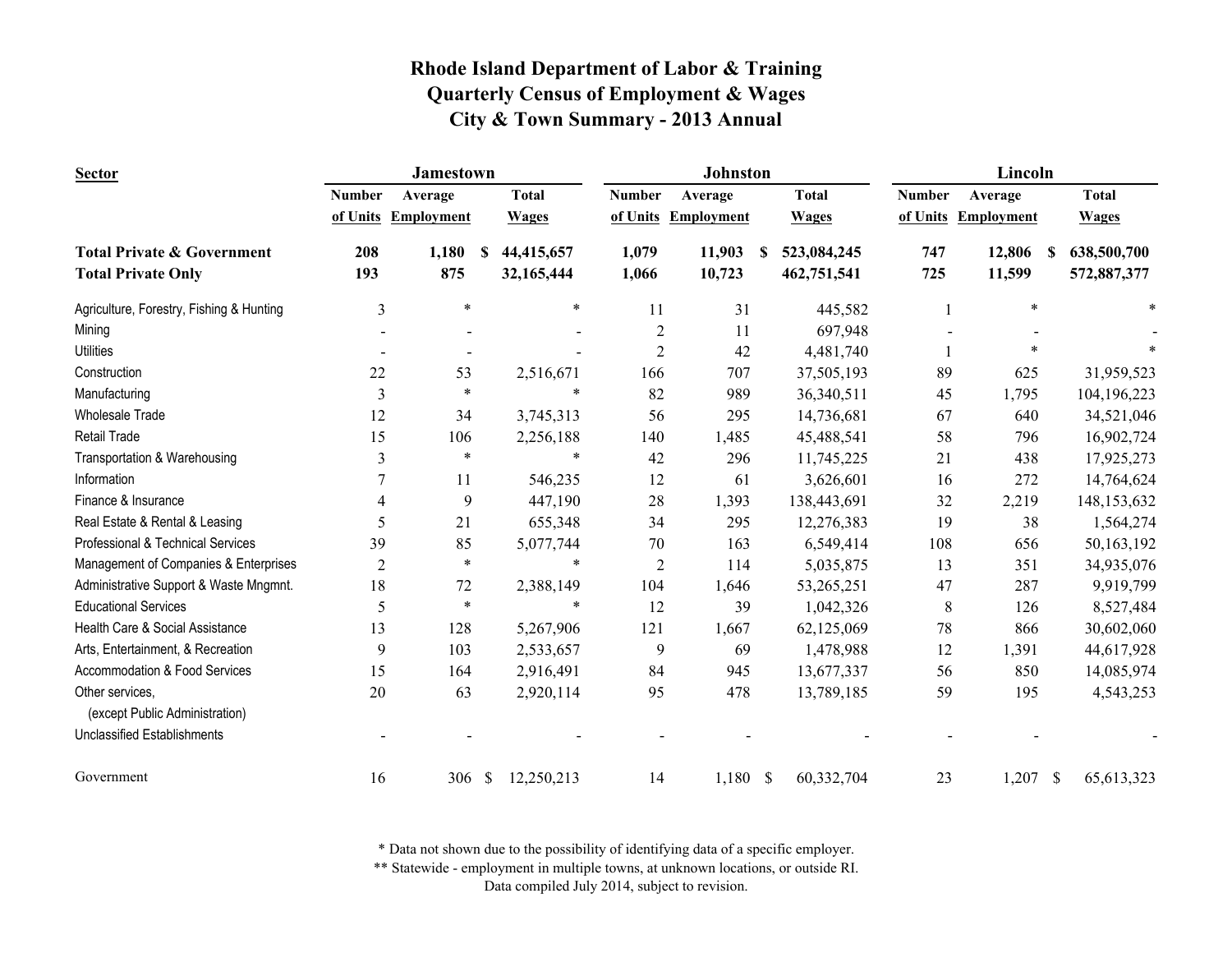| <b>Sector</b>                                     |               | <b>Little Compton</b> |               |              |               | <b>Middletown</b>   |              | Narragansett<br><b>Total</b><br><b>Number</b><br>Average |     |                     |  |              |
|---------------------------------------------------|---------------|-----------------------|---------------|--------------|---------------|---------------------|--------------|----------------------------------------------------------|-----|---------------------|--|--------------|
|                                                   | <b>Number</b> | Average               |               | <b>Total</b> | <b>Number</b> | Average             |              | <b>Total</b>                                             |     |                     |  |              |
|                                                   |               | of Units Employment   |               | <b>Wages</b> |               | of Units Employment |              | <b>Wages</b>                                             |     | of Units Employment |  | <b>Wages</b> |
| <b>Total Private &amp; Government</b>             | 143           | 660                   | <b>S</b>      | 21,858,137   | 734           | 10,547              | S            | 461,053,186                                              | 472 | 4,507<br>\$         |  | 157,822,182  |
| <b>Total Private Only</b>                         | 137           | 538                   |               | 16,603,050   | 721           | 9,932               |              | 424,632,618                                              | 453 | 3,477               |  | 101,064,034  |
| Agriculture, Forestry, Fishing & Hunting          | 8             | 56                    |               | 1,063,172    | 5             | 48                  |              | 1,627,676                                                | 8   | 30                  |  | 1,049,528    |
| Mining                                            |               |                       |               |              |               | $\ast$              |              |                                                          |     |                     |  |              |
| <b>Utilities</b>                                  |               |                       |               |              |               | *                   |              |                                                          |     |                     |  |              |
| Construction                                      | 30            | 117                   |               | 5,046,247    | 70            | 346                 |              | 16,375,640                                               | 44  | 114                 |  | 4,709,641    |
| Manufacturing                                     | 3             | *                     |               | $\ast$       | 19            | 362                 |              | 29,530,159                                               | 13  | 83                  |  | 4,849,579    |
| <b>Wholesale Trade</b>                            | 5             | 9                     |               | 576,198      | 26            | 136                 |              | 7,265,570                                                | 25  | 90                  |  | 4,180,176    |
| <b>Retail Trade</b>                               |               | 31                    |               | 516,262      | 100           | 1,447               |              | 41,968,666                                               | 49  | 633                 |  | 17, 163, 188 |
| Transportation & Warehousing                      | 3             | $\ast$                |               | ∗            | 11            | 129                 |              | 5,659,113                                                | 8   | 98                  |  | 3,389,405    |
| Information                                       |               | $\ast$                |               | *            | 12            | 292                 |              | 21,036,398                                               | 7   | 12                  |  | 2,291,910    |
| Finance & Insurance                               | 3             | $\ast$                |               | $\ast$       | 31            | 606                 |              | 43,244,000                                               | 17  | 59                  |  | 4,255,216    |
| Real Estate & Rental & Leasing                    | 4             | 5                     |               | 381,624      | 35            | 121                 |              | 4,352,588                                                | 27  | 107                 |  | 4,353,678    |
| Professional & Technical Services                 | 15            | 16                    |               | 964,662      | 107           | 2,010               |              | 135,460,900                                              | 51  | 90                  |  | 6,736,309    |
| Management of Companies & Enterprises             |               |                       |               |              | 5             | 300                 |              | 17,914,729                                               |     | $\ast$              |  |              |
| Administrative Support & Waste Mngmnt.            | 20            | 50                    |               | 1,308,000    | 43            | 145                 |              | 4,641,892                                                | 30  | 91                  |  | 3,402,492    |
| <b>Educational Services</b>                       |               | $\ast$                |               | $\ast$       | 9             | 239                 |              | 9,659,711                                                | 4   | 4                   |  | 283,906      |
| Health Care & Social Assistance                   |               | 14                    |               | 412,723      | 80            | 1,480               |              | 42,637,880                                               | 46  | 541                 |  | 17,435,156   |
| Arts, Entertainment, & Recreation                 |               | 54                    |               | 1,529,643    | 14            | 192                 |              | 3,274,363                                                | 13  | 170                 |  | 4,489,689    |
| Accommodation & Food Services                     | 8             | 62                    |               | 666,925      | 88            | 1,572               |              | 27,167,892                                               | 74  | 1,158               |  | 17,832,730   |
| Other services,<br>(except Public Administration) | 18            | 67                    |               | 1,670,047    | 69            | 479                 |              | 9,887,275                                                | 41  | 197                 |  | 4,632,222    |
| <b>Unclassified Establishments</b>                |               |                       |               | 29,562       |               |                     |              |                                                          |     |                     |  |              |
| Government                                        | 7             | 122                   | $\mathcal{S}$ | 5,255,087    | 14            | 615                 | $\mathbb{S}$ | 36,420,568                                               | 20  | $1,030$ \$          |  | 56,758,148   |

\* Data not shown due to the possibility of identifying data of a specific employer.

\*\* Statewide - employment in multiple towns, at unknown locations, or outside RI.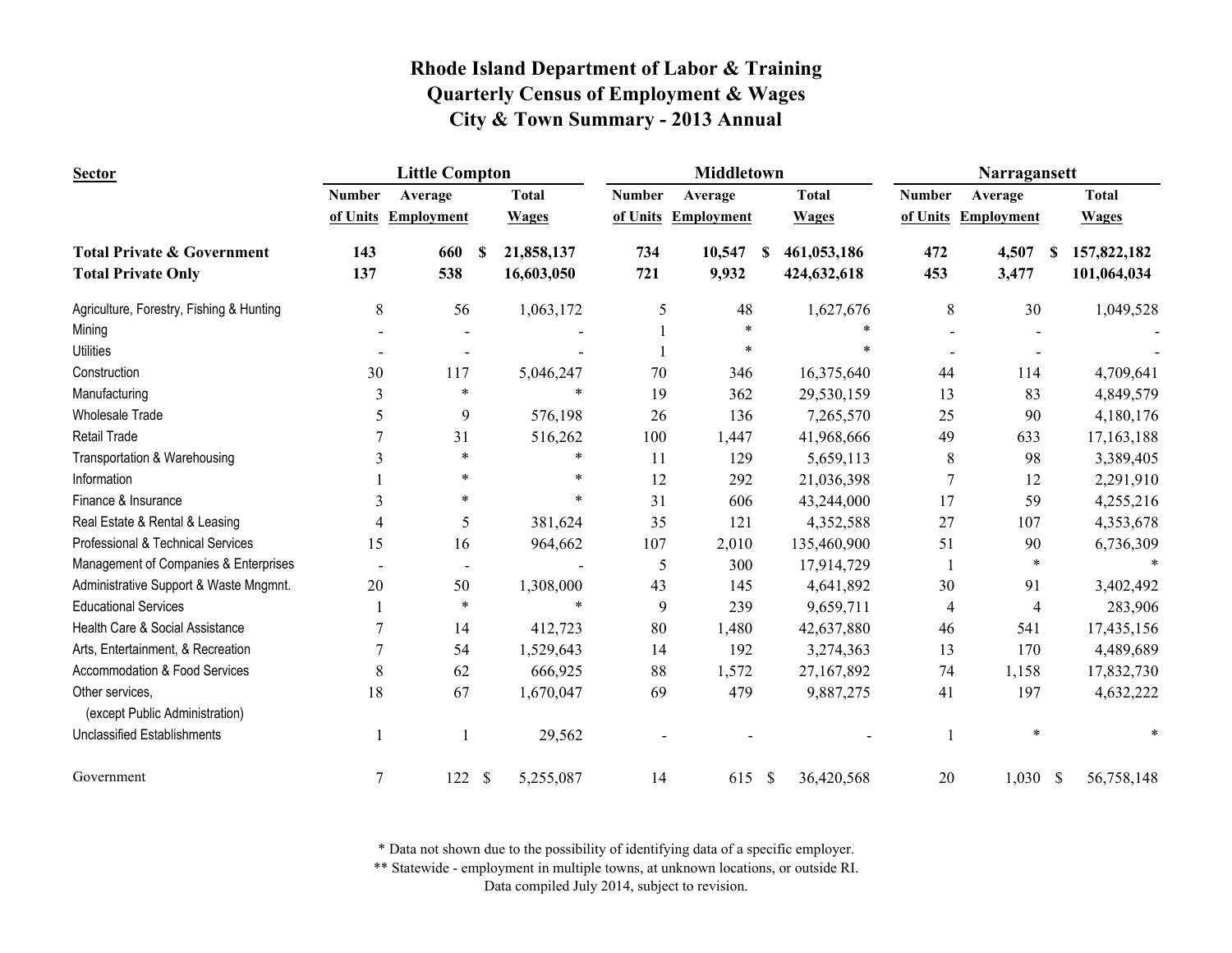| <b>Sector</b>                                     |               | <b>Newport</b>           |                             |                | <b>New Shoreham</b> |                            |                | <b>North Kingstown</b> |                   |
|---------------------------------------------------|---------------|--------------------------|-----------------------------|----------------|---------------------|----------------------------|----------------|------------------------|-------------------|
|                                                   | <b>Number</b> | Average                  | <b>Total</b>                | <b>Number</b>  | Average             | <b>Total</b>               | <b>Number</b>  | Average                | <b>Total</b>      |
|                                                   |               | of Units Employment      | <b>Wages</b>                |                | of Units Employment | <b>Wages</b>               |                | of Units Employment    | <b>Wages</b>      |
| <b>Total Private &amp; Government</b>             | 1,266         | 17,601                   | 843,218,534<br><sup>S</sup> | 217            | 947                 | 31,197,590<br><sup>S</sup> | 986            | 15,008                 | 691,819,194<br>S. |
| <b>Total Private Only</b>                         | 1,231         | 12,375                   | 419,107,638                 | 202            | 823                 | 26,283,705                 | 966            | 13,622                 | 617,329,390       |
| Agriculture, Forestry, Fishing & Hunting          | 5             | 22                       | 912,225                     | 3              | $\ast$              | *                          | 11             | 61                     | 4,235,970         |
| Mining                                            |               | $\ast$                   | $\ast$                      |                |                     |                            |                |                        |                   |
| <b>Utilities</b>                                  |               | $\overline{\phantom{0}}$ |                             | $\overline{2}$ | $\ast$              |                            | $\overline{2}$ | $\ast$                 |                   |
| Construction                                      | 81            | 408                      | 19,694,704                  | 32             | 55                  | 2,524,023                  | 105            | 366                    | 17,972,008        |
| Manufacturing                                     | 31            | 190                      | 7,124,780                   | 6              | 11                  | 232,126                    | 68             | 5,055                  | 309,260,986       |
| <b>Wholesale Trade</b>                            | 39            | 117                      | 7,282,179                   |                | $\ast$              | $\ast$                     | 87             | 627                    | 39,110,406        |
| Retail Trade                                      | 207           | 1,481                    | 35,212,187                  | 35             | 93                  | 2,915,644                  | 103            | 1,895                  | 51,818,193        |
| Transportation & Warehousing                      | 44            | 279                      | 7,639,292                   | $\overline{4}$ | 10                  | 224,164                    | 39             | 448                    | 17,198,269        |
| Information                                       | 26            | 253                      | 10,236,233                  | $\overline{c}$ | $\ast$              | *                          | 16             | 141                    | 9,461,540         |
| Finance & Insurance                               | 42            | 193                      | 17,340,363                  |                | ∗                   | $\ast$                     | 40             | 216                    | 12,013,552        |
| Real Estate & Rental & Leasing                    | 57            | 353                      | 13,624,959                  | 12             | 53                  | 1,402,252                  | 22             | 74                     | 3,236,660         |
| Professional & Technical Services                 | 142           | 529                      | 34,501,840                  | 5              | 15                  | 379,469                    | 128            | 394                    | 25,235,600        |
| Management of Companies & Enterprises             | 8             | $\ast$                   | $\ast$                      |                | $\ast$              | $\ast$                     | 11             | 576                    | 27,559,167        |
| Administrative Support & Waste Mngmnt.            | 92            | 351                      | 13,501,411                  | 16             | 36                  | 1,210,236                  | 68             | 377                    | 11,223,517        |
| <b>Educational Services</b>                       | 16            | 665                      | 31,445,915                  |                | $\ast$              | $\ast$                     | 16             | 107                    | 3,232,218         |
| Health Care & Social Assistance                   | 88            | 1,674                    | 71,918,116                  | 3              | $\ast$              | $\ast$                     | 86             | 1,625                  | 47,796,967        |
| Arts, Entertainment, & Recreation                 | 47            | 980                      | 27,322,958                  | 11             | 29                  | 1,225,196                  | 28             | 273                    | 7,159,041         |
| Accommodation & Food Services                     | 178           | 3,952                    | 90,564,746                  | 56             | 448                 | 11,909,168                 | 63             | 914                    | 14,107,815        |
| Other services,<br>(except Public Administration) | 134           | 745                      | 24, 163, 259                | 14             | 24                  | 614,191                    | 80             | 411                    | 9,900,891         |
| <b>Unclassified Establishments</b>                |               | $\ast$                   | $\ast$                      |                |                     |                            |                | *                      |                   |
| Government                                        | 36            | 5,227                    | 424,110,896<br>-S           | 15             | 124S                | 4,923,885                  | 21             | 1,386 \$               | 74,489,804        |

\* Data not shown due to the possibility of identifying data of a specific employer.

\*\* Statewide - employment in multiple towns, at unknown locations, or outside RI.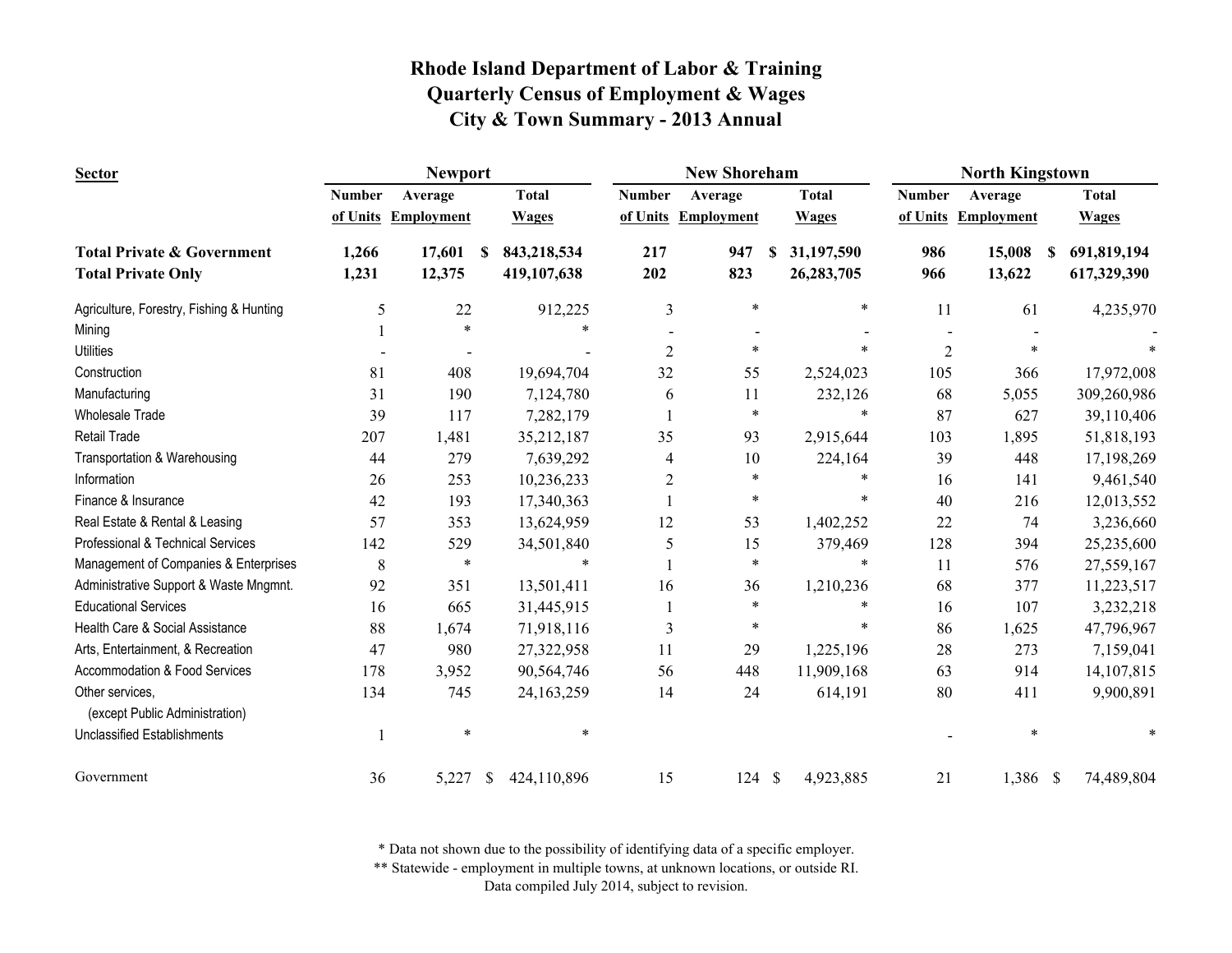| <b>Sector</b>                            |                | <b>North Providence</b> |             |              |                | <b>North Smithfield</b> |    |              |               | Pawtucket           |                             |
|------------------------------------------|----------------|-------------------------|-------------|--------------|----------------|-------------------------|----|--------------|---------------|---------------------|-----------------------------|
|                                          | <b>Number</b>  | Average                 |             | <b>Total</b> | <b>Number</b>  | Average                 |    | <b>Total</b> | <b>Number</b> | Average             | <b>Total</b>                |
|                                          | of Units       | <b>Employment</b>       |             | <b>Wages</b> |                | of Units Employment     |    | <b>Wages</b> |               | of Units Employment | <b>Wages</b>                |
| <b>Total Private &amp; Government</b>    | 695            | 6,892                   | -S          | 238,877,649  | 379            | 4,639                   | -S | 161,330,740  | 1,520         | 23,185              | \$1,066,450,292             |
| <b>Total Private Only</b>                | 685            | 5,948                   |             | 192,737,538  | 370            | 4,273                   |    | 142,304,833  | 1,497         | 21,199              | 940,748,150                 |
| Agriculture, Forestry, Fishing & Hunting |                | $\ast$                  |             | $\ast$       | $\mathfrak{2}$ | $\ast$                  |    | $\ast$       |               |                     |                             |
| Mining                                   |                |                         |             |              | $\overline{2}$ | $\ast$                  |    |              |               |                     |                             |
| <b>Utilities</b>                         |                |                         |             |              |                |                         |    |              | 3             | 77                  | 4,670,206                   |
| Construction                             | 76             | 206                     |             | 10,807,510   | 67             | 171                     |    | 6,147,213    | 131           | 911                 | 49,001,330                  |
| Manufacturing                            | 35             | 242                     |             | 9,281,960    | 20             | 518                     |    | 20,295,739   | 142           | 3,870               | 164,990,090                 |
| <b>Wholesale Trade</b>                   | 25             | 83                      |             | 4,346,837    | 22             | 169                     |    | 9,672,858    | 72            | 504                 | 24,465,660                  |
| <b>Retail Trade</b>                      | 97             | 949                     |             | 24,724,275   | 36             | 962                     |    | 25,453,966   | 172           | 1,396               | 38,942,707                  |
| Transportation & Warehousing             | 17             | 122                     |             | 3,338,132    | 13             | 343                     |    | 14,654,683   | 41            | 526                 | 22,690,180                  |
| Information                              | $\overline{7}$ | 25                      |             | 999,554      | 4              | 9                       |    | 314,817      | 19            | 80                  | 5,743,480                   |
| Finance & Insurance                      | 25             | 138                     |             | 7,143,151    | 12             | 47                      |    | 2,958,514    | 50            | 538                 | 31,971,497                  |
| Real Estate & Rental & Leasing           | 32             | 130                     |             | 4,136,785    | 11             | 14                      |    | 472,511      | 45            | 171                 | 6,199,318                   |
| Professional & Technical Services        | 55             | 195                     |             | 10,159,258   | 45             | 259                     |    | 15,369,783   | 133           | 740                 | 40,423,745                  |
| Management of Companies & Enterprises    | 3              | $\ast$                  |             | $\ast$       |                | $\ast$                  |    | $\ast$       | 10            | 1,443               | 213,546,213                 |
| Administrative Support & Waste Mngmnt.   | 51             | 458                     |             | 9,954,290    | 28             | 160                     |    | 5,608,819    | 101           | 2,143               | 60,118,810                  |
| <b>Educational Services</b>              | 4              |                         |             | 203,489      | $\overline{2}$ | $\overline{2}$          |    | 37,977       | 28            | 343                 | 11, 111, 797                |
| Health Care & Social Assistance          | 114            | 2,307                   |             | 88,026,178   | 50             | 863                     |    | 25,962,154   | 233           | 5,262               | 200,282,085                 |
| Arts, Entertainment, & Recreation        | 6              | 49                      |             | 347,150      | 8              | 39                      |    | 942,852      | 21            | 317                 | 12,374,152                  |
| Accommodation & Food Services            | 66             | 757                     |             | 11,236,820   | 24             | 523                     |    | 7,408,447    | 135           | 1,627               | 23,139,270                  |
| Other services,                          | 77             | 261                     |             | 7,150,969    | 30             | 154                     |    | 4,634,875    | 167           | 1,251               | 31,077,610                  |
| (except Public Administration)           |                |                         |             |              |                |                         |    |              |               |                     |                             |
| <b>Unclassified Establishments</b>       |                |                         |             |              |                |                         |    |              |               |                     |                             |
| Government                               | 11             | 944                     | $\sqrt{\ }$ | 46,140,111   | 10             | 366S                    |    | 19,025,907   | 24            | 1,987               | $\mathbb{S}$<br>125,702,142 |

\* Data not shown due to the possibility of identifying data of a specific employer.

\*\* Statewide - employment in multiple towns, at unknown locations, or outside RI.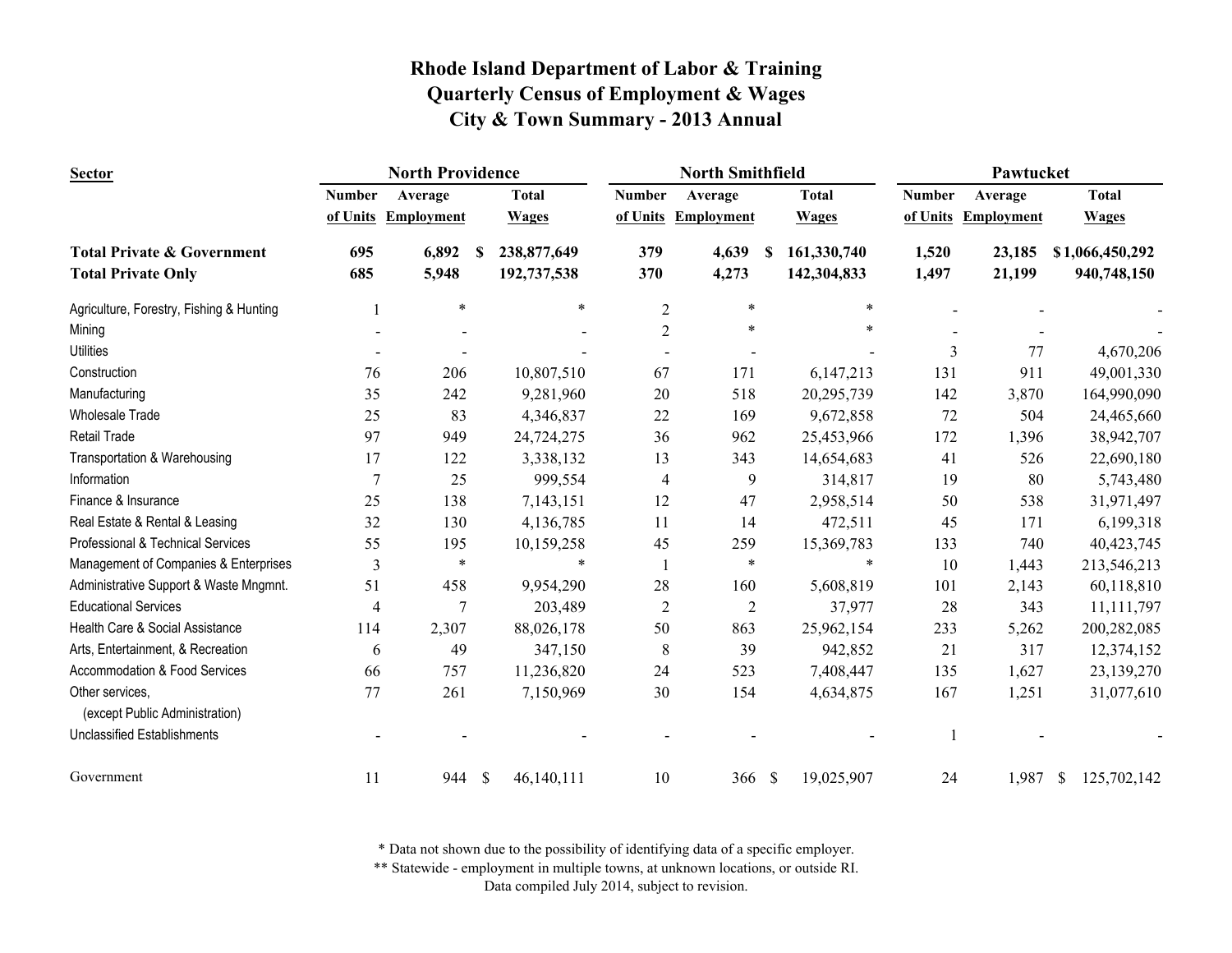| <b>Sector</b>                            |               | Portsmouth        |               |                | Providence          |                           |                | Richmond            |                  |
|------------------------------------------|---------------|-------------------|---------------|----------------|---------------------|---------------------------|----------------|---------------------|------------------|
|                                          | <b>Number</b> | Average           | <b>Total</b>  | <b>Number</b>  | Average             | <b>Total</b>              | <b>Number</b>  | Average             | <b>Total</b>     |
|                                          | of Units      | <b>Employment</b> | <b>Wages</b>  |                | of Units Employment | <b>Wages</b>              |                | of Units Employment | <b>Wages</b>     |
| <b>Total Private &amp; Government</b>    | 519           | 5,717<br>-S       | 299,662,434   | 5,579          | 107,365             | <b>S</b><br>5,755,179,724 | 155            | 2,005               | 78,199,251<br>-S |
| <b>Total Private Only</b>                | 503           | 5,121             | 265,739,639   | 5,476          | 92,943              | 4,786,698,172             | 148            | 1,312               | 37,861,305       |
| Agriculture, Forestry, Fishing & Hunting | 16            | 44                | 1,151,277     |                | $\ast$              | $\ast$                    | 8              | 39                  | 1,689,385        |
| Mining                                   |               |                   |               |                |                     |                           |                | $\ast$              |                  |
| <b>Utilities</b>                         |               | $\overline{4}$    | 71,904        | 7              | 563                 | 55,015,771                |                |                     |                  |
| Construction                             | 60            | 290               | 13,469,711    | 246            | 1,977               | 151,498,039               | 22             | 80                  | 3,575,645        |
| Manufacturing                            | 23            | 1,586             | 140, 137, 173 | 248            | 4,288               | 177,657,947               | 4              | 84                  | 3,843,909        |
| <b>Wholesale Trade</b>                   | 23            | 114               | 8,282,410     | 209            | 2,748               | 182,632,270               | 6              | 42                  | 2,245,078        |
| Retail Trade                             | 55            | 482               | 14,613,721    | 639            | 6,906               | 160,275,837               | 22             | 301                 | 7,861,900        |
| Transportation & Warehousing             | 9             | 80                | 2,310,399     | 73             | 572                 | 21,710,988                | 3              | $\ast$              |                  |
| Information                              | 12            | 80                | 5,046,786     | 153            | 2,719               | 199, 305, 373             |                | $\ast$              |                  |
| Finance & Insurance                      | 18            | 64                | 2,986,725     | 305            | 5,143               | 515,716,559               | 5              | 50                  | 2,085,784        |
| Real Estate & Rental & Leasing           | 15            | 143               | 4,772,540     | 187            | 1,469               | 66,533,240                |                | $\blacksquare$      |                  |
| Professional & Technical Services        | 73            | 152               | 9,251,670     | 927            | 6,272               | 479,205,805               | 12             | 65                  | 3,222,098        |
| Management of Companies & Enterprises    | 4             | 21                | 1,317,654     | 47             | 2,342               | 248,708,134               |                | $\blacksquare$      |                  |
| Administrative Support & Waste Mngmnt.   | 36            | 206               | 6,724,645     | 296            | 7,507               | 215,779,409               | 16             | 65                  | 1,944,576        |
| <b>Educational Services</b>              | 17            | 270               | 10,884,479    | 120            | 10,486              | 581,254,349               | $\overline{2}$ | $\ast$              |                  |
| Health Care & Social Assistance          | 45            | 840               | 27,252,518    | 773            | 25,717              | 1,394,073,240             | 13             | 92                  | 3,040,888        |
| Arts, Entertainment, & Recreation        | 10            | 101               | 2,653,512     | 60             | 1,055               | 25,050,589                | 6              | 110                 | 1,625,088        |
| Accommodation & Food Services            | 40            | 475               | 8,827,993     | 556            | 9,072               | 175,688,167               | 20             | 269                 | 3,797,688        |
| Other services,                          | 52            | 170               | 5,984,522     | 632            | 4,098               | 136, 181, 230             | 11             | 23                  | 520,452          |
| (except Public Administration)           |               |                   |               |                |                     |                           |                |                     |                  |
| Unclassified Establishments              |               |                   |               | $\mathfrak{Z}$ | $\ast$              | $\ast$                    |                |                     |                  |
| Government                               | 17            | 596 \$            | 33,922,795    | 104            | 14,421 \$           | 968,481,552               | 8              | 693                 | \$<br>40,337,946 |

\* Data not shown due to the possibility of identifying data of a specific employer.

\*\* Statewide - employment in multiple towns, at unknown locations, or outside RI.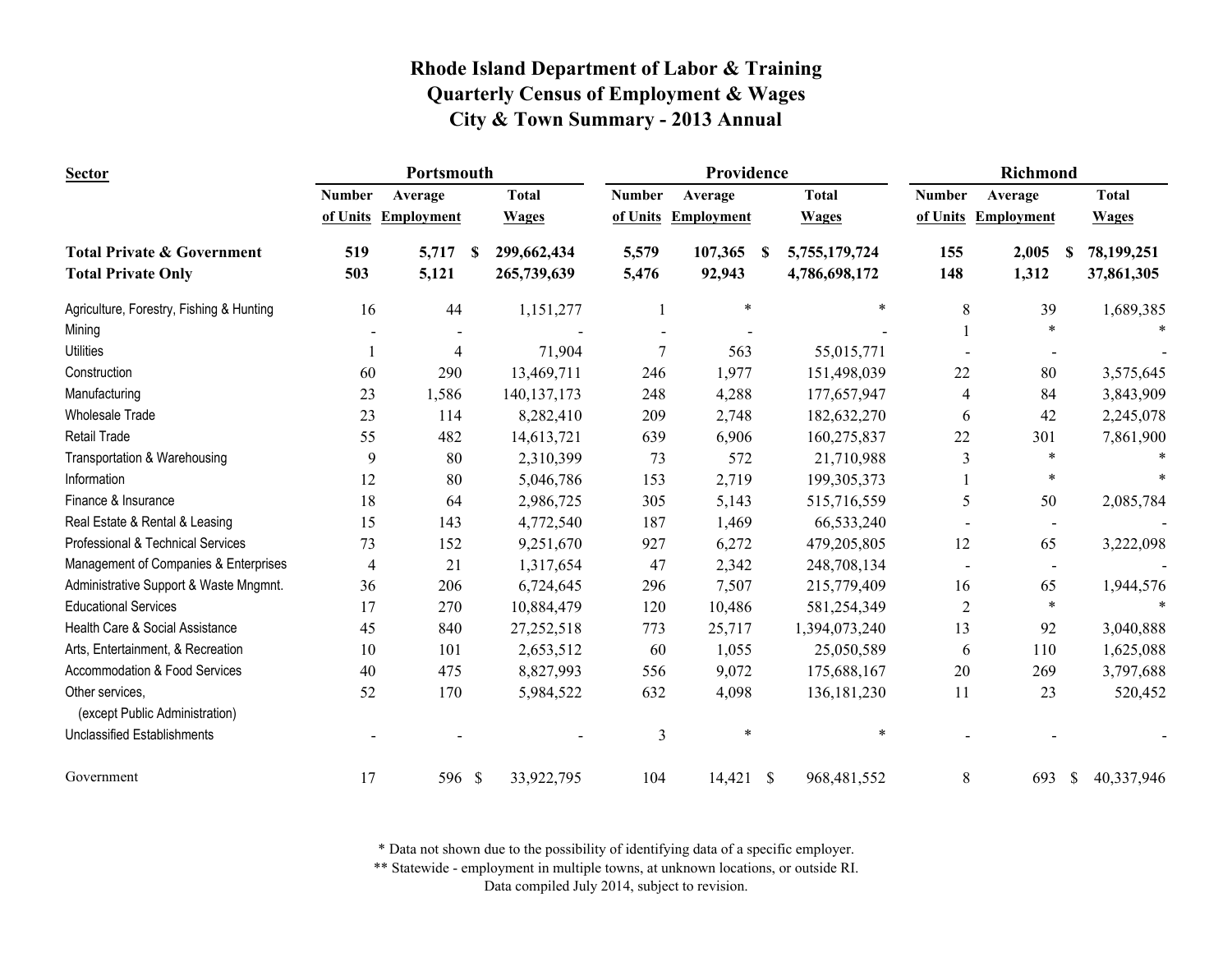| <b>Sector</b>                                     |               | <b>Scituate</b>     |                            |               | Smithfield          |                 |               | <b>South Kingstown</b> |                   |
|---------------------------------------------------|---------------|---------------------|----------------------------|---------------|---------------------|-----------------|---------------|------------------------|-------------------|
|                                                   | <b>Number</b> | Average             | <b>Total</b>               | <b>Number</b> | Average             | <b>Total</b>    | <b>Number</b> | Average                | <b>Total</b>      |
|                                                   |               | of Units Employment | <b>Wages</b>               |               | of Units Employment | <b>Wages</b>    |               | of Units Employment    | <b>Wages</b>      |
| <b>Total Private &amp; Government</b>             | 266           | 1,590               | 61,497,689<br><sup>S</sup> | 861           | 15,245              | \$1,037,639,970 | 991           | 13,736                 | 610,694,371<br>S. |
| <b>Total Private Only</b>                         | 253           | 978                 | 27,321,490                 | 846           | 14,650              | 1,003,734,589   | 968           | 9,934                  | 416,334,447       |
| Agriculture, Forestry, Fishing & Hunting          | 11            | 59                  | 1,199,571                  | 4             | $\overline{7}$      | 138,590         | 17            | 73                     | 2,211,294         |
| Mining                                            |               |                     |                            |               | *                   | $\ast$          |               | *                      |                   |
| <b>Utilities</b>                                  |               |                     |                            |               |                     |                 | 3             | *                      |                   |
| Construction                                      | 61            | 165                 | 6,284,963                  | 131           | 892                 | 49,170,995      | 113           | 325                    | 14,077,610        |
| Manufacturing                                     | 10            | 19                  | 641,397                    | 67            | 1,535               | 85,252,168      | 28            | 569                    | 54,368,952        |
| <b>Wholesale Trade</b>                            | 7             | 28                  | 1,056,410                  | 61            | 854                 | 56,519,357      | 50            | 771                    | 73,921,155        |
| <b>Retail Trade</b>                               | 19            | 172                 | 4,408,725                  | 114           | 1,952               | 44,865,097      | 116           | 1,276                  | 38,961,524        |
| Transportation & Warehousing                      | 12            | 9                   | 326,592                    | 16            | 129                 | 5,553,067       | 9             | 170                    | 3,997,629         |
| Information                                       | 6             | 24                  | 630,387                    | 16            | 178                 | 14, 155, 557    | 18            | 148                    | 8,554,931         |
| Finance & Insurance                               | 5             | 7                   | 361,064                    | 49            | 3,684               | 515,351,921     | 31            | 277                    | 16,260,525        |
| Real Estate & Rental & Leasing                    | 10            | 26                  | 784,125                    | 21            | 64                  | 3,780,963       | 22            | 201                    | 4,366,816         |
| Professional & Technical Services                 | 32            | 89                  | 4,107,084                  | 79            | 339                 | 22,561,355      | 113           | 342                    | 21,119,164        |
| Management of Companies & Enterprises             |               | $\blacksquare$      |                            | 7             | 183                 | 42,771,591      | 3             | $\ast$                 |                   |
| Administrative Support & Waste Mngmnt.            | 21            | 35                  | 953,972                    | 50            | 588                 | 29,376,891      | 77            | 311                    | 10,095,202        |
| <b>Educational Services</b>                       |               | $\ast$              | $\ast$                     | 11            | $\ast$              | $\ast$          | 25            | 304                    | 9,948,701         |
| Health Care & Social Assistance                   | 26            | 114                 | 2,356,219                  | 72            | 1,583               | 43,706,733      | 117           | 2,760                  | 106,834,588       |
| Arts, Entertainment, & Recreation                 | 3             | 10                  | 126,128                    | 14            | 58                  | 1,143,785       | 33            | 224                    | 4,816,369         |
| Accommodation & Food Services                     | 18            | 158                 | 2,245,524                  | 74            | 1,165               | 21,171,299      | 102           | 1,431                  | 23,517,977        |
| Other services,<br>(except Public Administration) | 17            | 59                  | 1,720,329                  | 65            | 605                 | 20,604,968      | 95            | 708                    | 19,583,540        |
| <b>Unclassified Establishments</b>                |               | $\ast$              | $\ast$                     |               |                     |                 |               |                        |                   |
| Government                                        | 14            | 613                 | 34,176,199<br>$\mathbb{S}$ | 16            | 595 \$              | 33,905,381      | 24            | 3,802 \$               | 194,359,924       |

\* Data not shown due to the possibility of identifying data of a specific employer.

\*\* Statewide - employment in multiple towns, at unknown locations, or outside RI.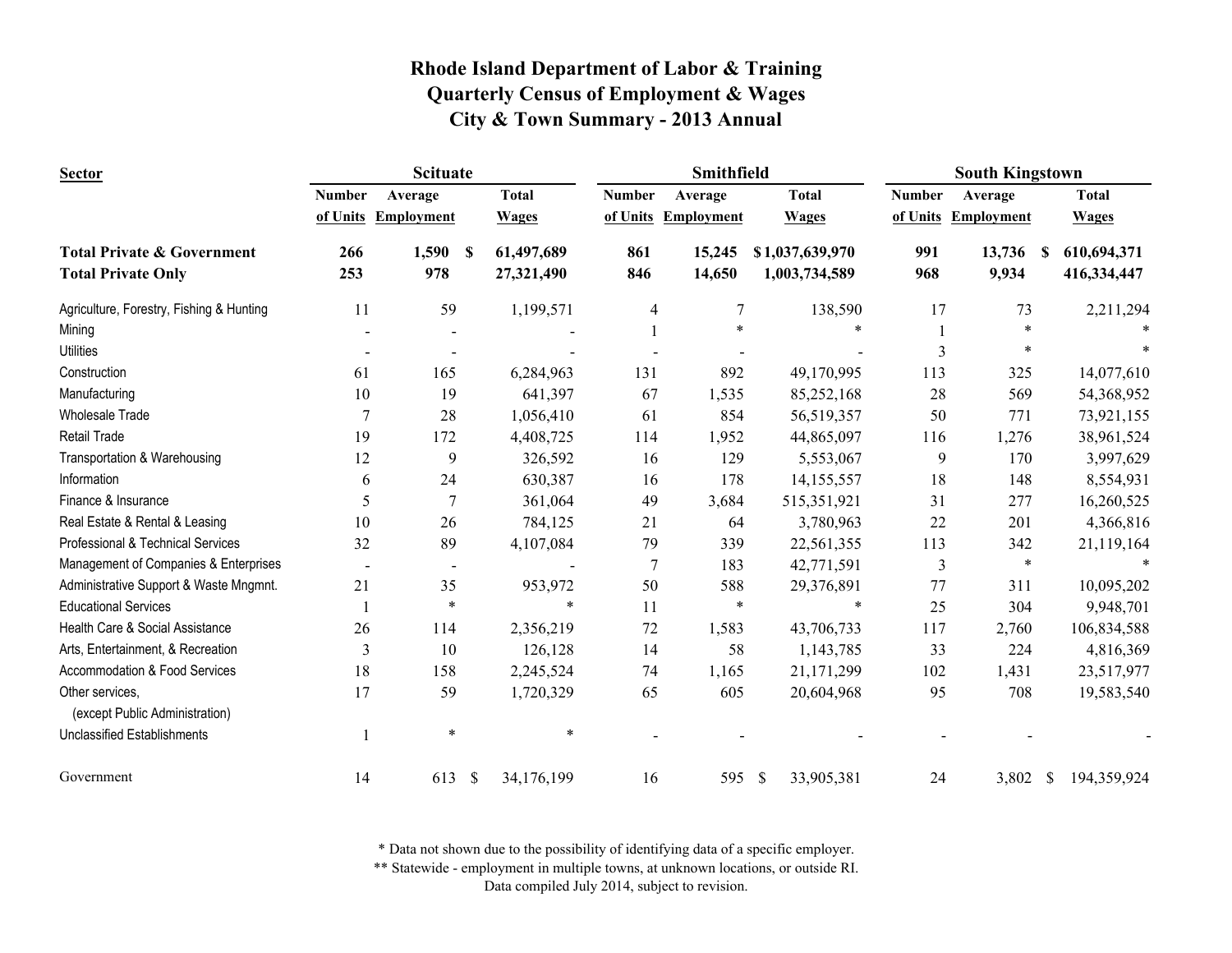| <b>Sector</b>                            |                | <b>Tiverton</b>   |    |              | Warren                   |                   |               |              | Warwick        |                   |   |               |  |  |
|------------------------------------------|----------------|-------------------|----|--------------|--------------------------|-------------------|---------------|--------------|----------------|-------------------|---|---------------|--|--|
|                                          | <b>Number</b>  | Average           |    | <b>Total</b> | <b>Number</b>            | Average           |               | <b>Total</b> | <b>Number</b>  | Average           |   | <b>Total</b>  |  |  |
|                                          | of Units       | <b>Employment</b> |    | <b>Wages</b> | of Units                 | <b>Employment</b> |               | <b>Wages</b> | of Units       | <b>Employment</b> |   | <b>Wages</b>  |  |  |
| <b>Total Private &amp; Government</b>    | 343            | 2,579             | S  | 92,536,044   | 371                      | 3,478             | S             | 116,508,696  | 3,052          | 47,915            | S | 2,057,908,131 |  |  |
| <b>Total Private Only</b>                | 328            | 2,046             |    | 67,882,623   | 364                      | 3,319             |               | 108,817,608  | 3,019          | 43,895            |   | 1,802,260,158 |  |  |
| Agriculture, Forestry, Fishing & Hunting | 6              | 21                |    | 339,282      | $\overline{c}$           | $\ast$            |               | $\ast$       | $\overline{4}$ | $\ast$            |   | $\ast$        |  |  |
| Mining                                   |                | $\ast$            |    | $\ast$       |                          |                   |               |              |                |                   |   |               |  |  |
| <b>Utilities</b>                         | 4              | 17                |    | 1,871,685    | $\overline{\phantom{a}}$ |                   |               |              |                |                   |   |               |  |  |
| Construction                             | 39             | 162               |    | 6,756,454    | 50                       | 131               |               | 5,854,879    | 277            | 1,886             |   | 106, 125, 226 |  |  |
| Manufacturing                            | 14             | 85                |    | 2,349,866    | 37                       | 610               |               | 27,332,958   | 129            | 2,956             |   | 155,931,692   |  |  |
| <b>Wholesale Trade</b>                   | 20             | 89                |    | 4,452,037    | 19                       | 115               |               | 7,672,484    | 184            | 1,742             |   | 96,792,452    |  |  |
| Retail Trade                             | 48             | 503               |    | 20,074,373   | 40                       | 281               |               | 6,365,031    | 404            | 7,522             |   | 212,448,150   |  |  |
| Transportation & Warehousing             | 9              | 71                |    | 1,562,601    | 5                        | 297               |               | 7,224,846    | 77             | 1,989             |   | 82,033,540    |  |  |
| Information                              | $\overline{2}$ | $\ast$            |    | $\ast$       | 5                        | 46                |               | 2,131,494    | 48             | 518               |   | 24, 237, 541  |  |  |
| Finance & Insurance                      | 12             | 60                |    | 2,706,366    | 13                       | 144               |               | 5,353,019    | 186            | 3,377             |   | 216,395,824   |  |  |
| Real Estate & Rental & Leasing           | 6              | $\tau$            |    | 474,662      | 10                       | 26                |               | 689,094      | 109            | 1,072             |   | 39,494,598    |  |  |
| Professional & Technical Services        | 37             | 106               |    | 6,375,527    | 30                       | 109               |               | 4,857,361    | 379            | 1,927             |   | 108,649,354   |  |  |
| Management of Companies & Enterprises    | $\overline{1}$ | $\ast$            |    | $\ast$       |                          | $\ast$            |               | $\ast$       | 27             | 1,253             |   | 105,571,356   |  |  |
| Administrative Support & Waste Mngmnt.   | 25             | 43                |    | 1,302,452    | 24                       | 125               |               | 3,331,896    | 217            | 2,121             |   | 68,471,857    |  |  |
| <b>Educational Services</b>              | 4              | 13                |    | 220,165      | 5                        | 50                |               | 1,994,506    | 35             | 969               |   | 38,917,782    |  |  |
| Health Care & Social Assistance          | 34             | 343               |    | 11,014,495   | 36                       | 583               |               | 23,031,013   | 386            | 8,969             |   | 393,484,493   |  |  |
| Arts, Entertainment, & Recreation        | 5              | 28                |    | 503,697      | 6                        | 55                |               | 850,875      | 38             | 569               |   | 12,767,868    |  |  |
| Accommodation & Food Services            | 30             | 389               |    | 5,602,184    | 42                       | 597               |               | 8,036,841    | 252            | 5,312             |   | 90,643,845    |  |  |
| Other services,                          | 37             | 106               |    | 2,129,156    | 44                       | 148               |               | 4,033,275    | 273            | 1,703             |   | 50,073,806    |  |  |
| (except Public Administration)           |                |                   |    |              |                          |                   |               |              |                |                   |   |               |  |  |
| <b>Unclassified Establishments</b>       |                |                   |    |              |                          |                   |               |              | $\overline{2}$ | $\ast$            |   |               |  |  |
| Government                               | 16             | 533               | \$ | 24,653,421   | 8                        | 159               | $\mathcal{S}$ | 7,691,088    | 34             | $4,021$ \$        |   | 255,647,973   |  |  |

\* Data not shown due to the possibility of identifying data of a specific employer.

\*\* Statewide - employment in multiple towns, at unknown locations, or outside RI.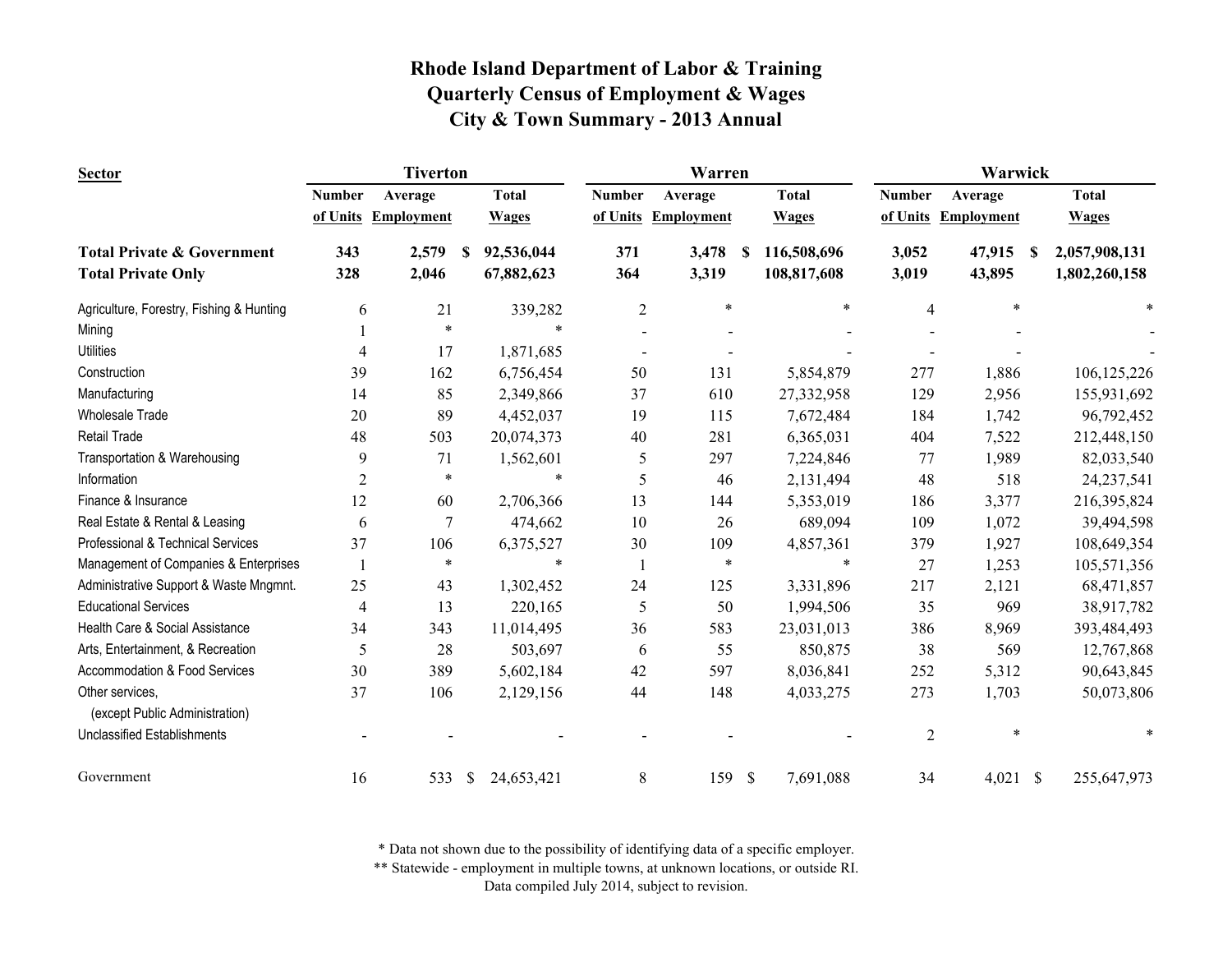| <b>Sector</b>                                     |               | Westerly            |               |              |                | <b>West Greenwich</b> |               |               | <b>West Warwick</b> |                        |                  |  |
|---------------------------------------------------|---------------|---------------------|---------------|--------------|----------------|-----------------------|---------------|---------------|---------------------|------------------------|------------------|--|
|                                                   | <b>Number</b> | Average             |               | <b>Total</b> | <b>Number</b>  | Average               |               | <b>Total</b>  | <b>Number</b>       | Average                | <b>Total</b>     |  |
|                                                   |               | of Units Employment |               | <b>Wages</b> | of Units       | Employment            |               | <b>Wages</b>  | of Units            | Employment             | <b>Wages</b>     |  |
| <b>Total Private &amp; Government</b>             | 854           | 9,647               | S             | 351,658,344  | 189            | 3,099                 | S             | 226,288,199   | 593                 | 7,662<br><sup>\$</sup> | 329,067,007      |  |
| <b>Total Private Only</b>                         | 837           | 8,586               |               | 300,843,115  | 179            | 2,730                 |               | 206, 207, 779 | 578                 | 6,641                  | 273,670,065      |  |
| Agriculture, Forestry, Fishing & Hunting          | 2             | $\ast$              |               | $\ast$       | $\overline{c}$ | $\ast$                |               | $\ast$        |                     |                        |                  |  |
| Mining                                            | 3             |                     |               |              |                |                       |               |               |                     |                        |                  |  |
| <b>Utilities</b>                                  |               | 4                   |               | 411,213      |                |                       |               |               |                     |                        |                  |  |
| Construction                                      | 88            | 257                 |               | 11,620,021   | 38             | 109                   |               | 4,781,004     | 68                  | 232                    | 9,242,523        |  |
| Manufacturing                                     | 32            | 509                 |               | 25,741,564   | 9              | 1,077                 |               | 117,796,272   | 28                  | 1,287                  | 64,728,910       |  |
| <b>Wholesale Trade</b>                            | 28            | 72                  |               | 3,587,819    | 13             | 246                   |               | 14,945,684    | 32                  | 243                    | 13,013,005       |  |
| <b>Retail Trade</b>                               | 139           | 1,870               |               | 48,407,718   | 14             | 79                    |               | 1,689,870     | 92                  | 892                    | 26,738,391       |  |
| Transportation & Warehousing                      | 10            | 76                  |               | 2,397,448    | 6              | $\ast$                |               | $\ast$        | 12                  | 325                    | 11,437,141       |  |
| Information                                       | 16            | 139                 |               | 8,494,930    | 4              | 12                    |               | 1,289,762     | 10                  | $\ast$                 |                  |  |
| Finance & Insurance                               | 27            | 334                 |               | 20,143,518   | $\overline{7}$ | 31                    |               | 1,230,515     | 23                  | 578                    | 33,203,067       |  |
| Real Estate & Rental & Leasing                    | 23            | 73                  |               | 2,239,118    | 4              | $\ast$                |               | $\ast$        | 23                  | 61                     | 2,058,599        |  |
| Professional & Technical Services                 | 69            | 260                 |               | 13,101,210   | 24             | *                     |               | $\ast$        | 52                  | 114                    | 6,618,379        |  |
| Management of Companies & Enterprises             | 8             | $\ast$              |               | $\ast$       |                |                       |               |               | $\overline{c}$      | $\ast$                 |                  |  |
| Administrative Support & Waste Mngmnt.            | 52            | 182                 |               | 6,224,419    | 18             | 125                   |               | 4,276,353     | 23                  | 167                    | 4,238,512        |  |
| <b>Educational Services</b>                       | 9             | 68                  |               | 1,309,355    | $\overline{2}$ | $\ast$                |               | $\ast$        | 10                  | 58                     | 1,076,938        |  |
| Health Care & Social Assistance                   | 119           | 2,032               |               | 83,223,236   | 10             | 125                   |               | 3,037,174     | 56                  | 672                    | 22,803,549       |  |
| Arts, Entertainment, & Recreation                 | 35            | 460                 |               | 10,021,842   | $\overline{2}$ | $\ast$                |               | $\ast$        | 11                  | 32                     | 685,212          |  |
| Accommodation & Food Services                     | 102           | 1,615               |               | 32,364,226   | 20             | 232                   |               | 3,993,312     | 69                  | 733                    | 10,863,924       |  |
| Other services,<br>(except Public Administration) | 81            | 292                 |               | 7,259,573    | 10             | 18                    |               | 642,027       | 71                  | 285                    | 7,272,679        |  |
|                                                   |               |                     |               |              |                |                       |               |               |                     | $\ast$                 |                  |  |
| <b>Unclassified Establishments</b>                |               |                     |               |              |                |                       |               |               |                     |                        |                  |  |
| Government                                        | 18            | 1,061               | $\mathcal{S}$ | 50,815,229   | 11             | 369                   | $\mathcal{S}$ | 20,080,420    | 16                  | 1,020                  | -S<br>55,396,942 |  |

\* Data not shown due to the possibility of identifying data of a specific employer.

\*\* Statewide - employment in multiple towns, at unknown locations, or outside RI.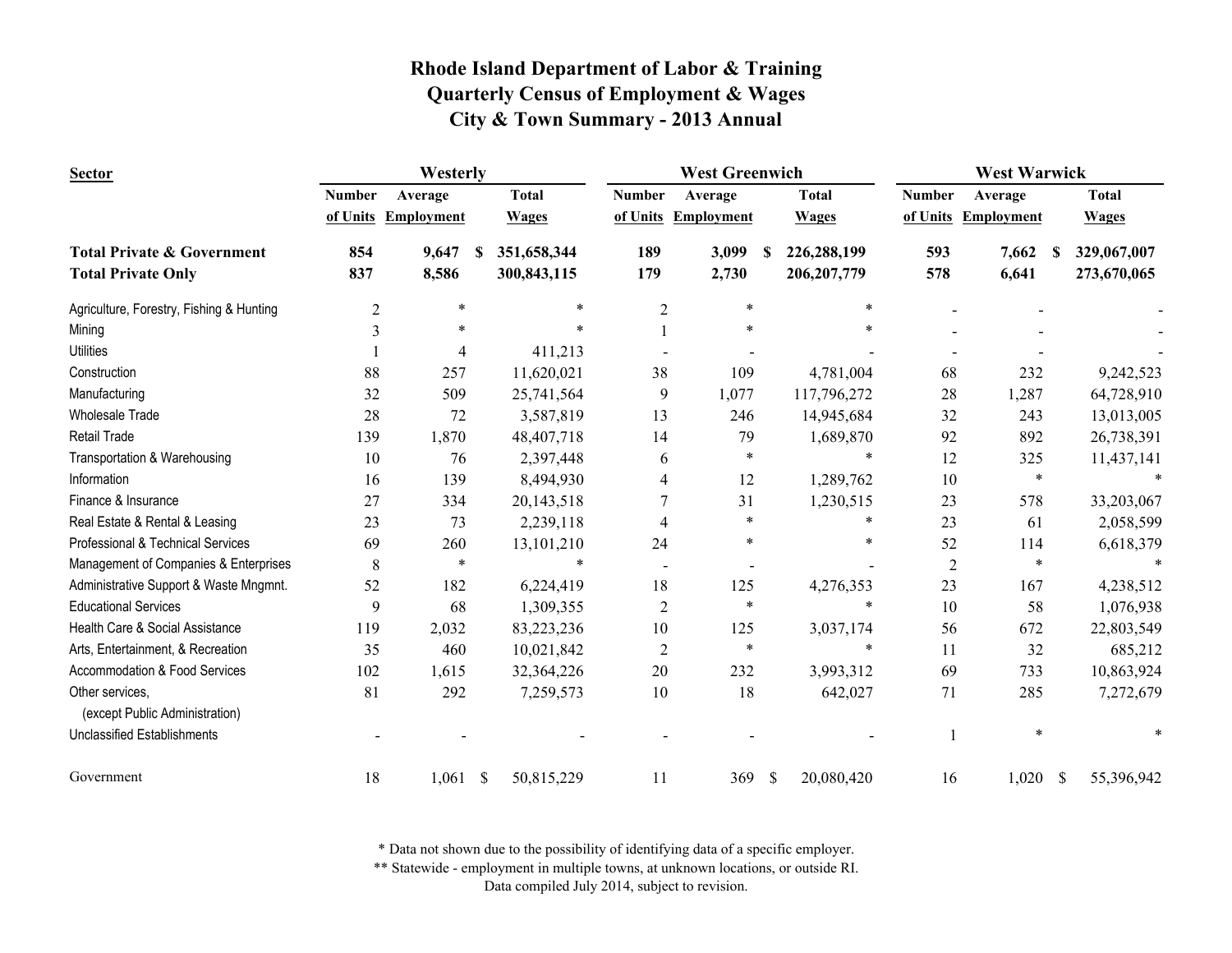| <b>Sector</b>                            |                | Woonsocket        |    |              | Statewide **   |                   |               |              |  |
|------------------------------------------|----------------|-------------------|----|--------------|----------------|-------------------|---------------|--------------|--|
|                                          | <b>Number</b>  | Average           |    | <b>Total</b> | <b>Number</b>  | Average           |               | <b>Total</b> |  |
|                                          | of Units       | <b>Employment</b> |    | <b>Wages</b> | of Units       | <b>Employment</b> |               | <b>Wages</b> |  |
| <b>Total Private &amp; Government</b>    | 846            | 14,063            | S  | 848,121,901  | 3,825          | 9,491             | S             | 664,644,977  |  |
| <b>Total Private Only</b>                | 826            | 12,612            |    | 763,880,648  | 3,821          | 9,427             |               | 658,924,245  |  |
| Agriculture, Forestry, Fishing & Hunting |                |                   |    |              | $\overline{c}$ | $\ast$            |               | $\ast$       |  |
| Mining                                   |                |                   |    |              | $\mathbf 1$    | $\ast$            |               | $\ast$       |  |
| <b>Utilities</b>                         | $\overline{2}$ | $\ast$            |    | *            | 3              | $\ast$            |               | $\ast$       |  |
| Construction                             | 58             | 314               |    | 14,675,949   | 302            | 617               |               | 33,886,213   |  |
| Manufacturing                            | 52             | 934               |    | 39,998,462   | 43             | 173               |               | 11,134,948   |  |
| <b>Wholesale Trade</b>                   | 40             | 415               |    | 24,779,955   | 1,314          | 2,158             |               | 210,037,673  |  |
| <b>Retail Trade</b>                      | 114            | 1,249             |    | 33,634,623   | 94             | 326               |               | 22,702,298   |  |
| Transportation & Warehousing             | 15             | $\ast$            |    | *            | 45             | 106               |               | 5,999,739    |  |
| Information                              | 8              | 50                |    | 1,262,506    | 210            | 480               |               | 38,651,670   |  |
| Finance & Insurance                      | 25             | 175               |    | 7,763,089    | 175            | 534               |               | 50,792,827   |  |
| Real Estate & Rental & Leasing           | 33             | 143               |    | 4,360,270    | 47             | 126               |               | 7,697,392    |  |
| Professional & Technical Services        | 86             | 460               |    | 32,116,941   | 744            | 1,253             |               | 101,225,898  |  |
| Management of Companies & Enterprises    | 14             | $\ast$            |    | *            | 59             | 226               |               | 14,598,076   |  |
| Administrative Support & Waste Mngmnt.   | 37             | 323               |    | 10,444,993   | 450            | 2,560             |               | 111,729,405  |  |
| <b>Educational Services</b>              | 12             | 318               |    | 10,910,391   | 90             | 161               |               | 6,888,244    |  |
| Health Care & Social Assistance          | 134            | 4,035             |    | 138,439,245  | 78             | 333               |               | 25,873,888   |  |
| Arts, Entertainment, & Recreation        | 8              | 83                |    | 1,415,446    | 22             | 31                |               | 1,910,165    |  |
| Accommodation & Food Services            | 103            | 1,050             |    | 15,391,013   | 30             | 124               |               | 3,409,621    |  |
| Other services,                          | 90             | 325               |    | 7,325,299    | 104            | 207               |               | 11,419,651   |  |
| (except Public Administration)           |                |                   |    |              |                |                   |               |              |  |
| <b>Unclassified Establishments</b>       |                |                   |    |              | 27             | 10                |               | 369,499      |  |
| Government                               | 21             | 1,451             | \$ | 84, 241, 253 | 5              | 63                | $\mathcal{S}$ | 5,720,732    |  |

\* Data not shown due to the possibility of identifying data of a specific employer.

\*\* Statewide - employment in multiple towns, at unknown locations, or outside RI.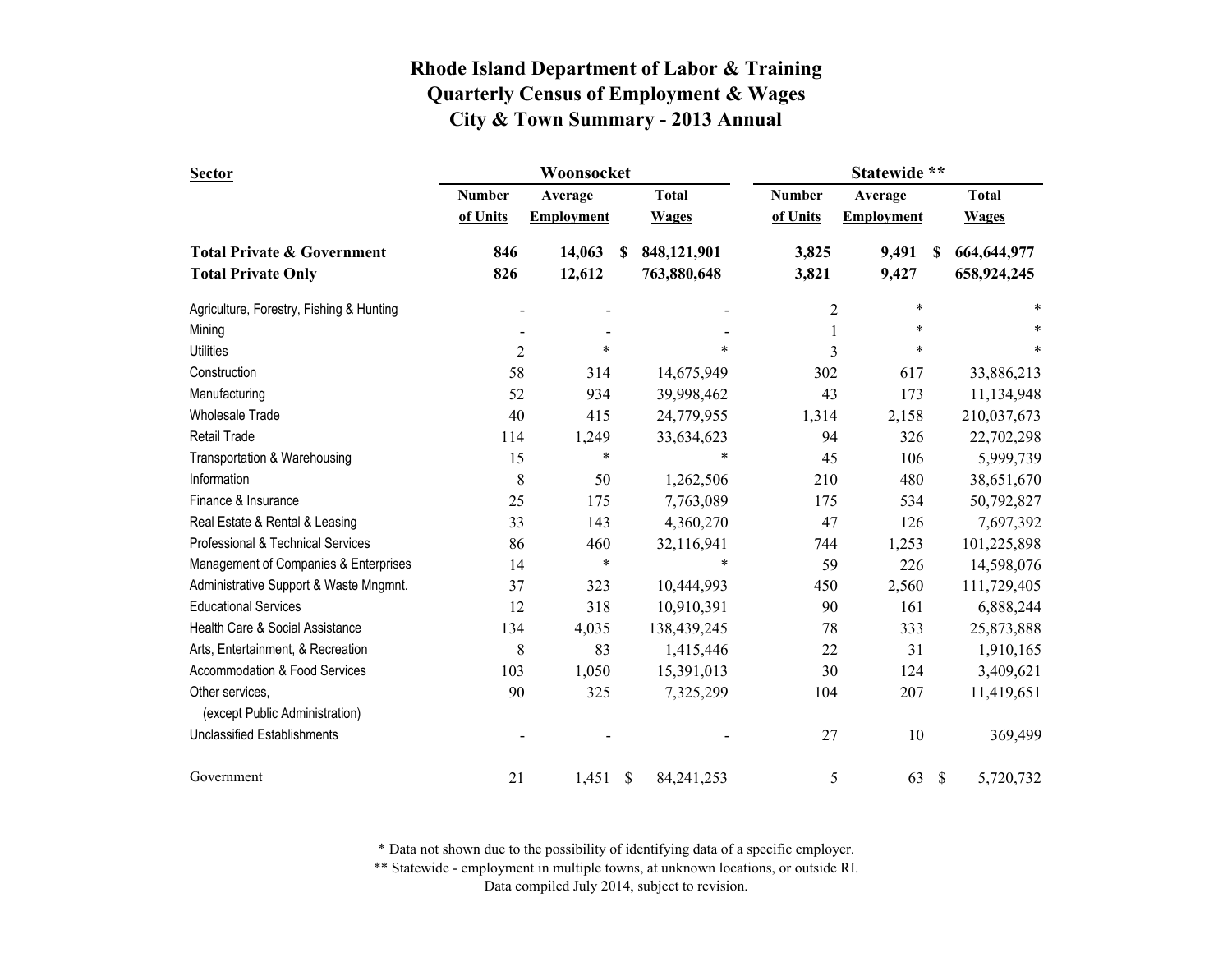| <b>Sector</b>                                     |               | <b>Bristol County</b> |               |              |                | <b>Kent County</b> |               | <b>Newport County</b> |                   |  |               |
|---------------------------------------------------|---------------|-----------------------|---------------|--------------|----------------|--------------------|---------------|-----------------------|-------------------|--|---------------|
|                                                   | <b>Number</b> | Average               |               | <b>Total</b> | <b>Number</b>  | Average            | <b>Total</b>  | <b>Number</b>         | Average           |  | <b>Total</b>  |
|                                                   | of Units      | <b>Employment</b>     |               | <b>Wages</b> | of Units       | <b>Employment</b>  | <b>Wages</b>  | of Units              | <b>Employment</b> |  | <b>Wages</b>  |
| <b>Total Private &amp; Government</b>             | 1,405         | 13,750 \$             |               | 515,788,149  | 5,285          | 73,830 \$          | 3,211,050,556 | 3,213                 | 38,284 \$         |  | 1,762,743,992 |
| <b>Total Private Only</b>                         | 1,371         | 11,779                |               | 412,151,150  | 5,195          | 66,440             | 2,784,404,037 | 3,113                 | 30,887            |  | 1,226,131,012 |
| Agriculture, Forestry, Fishing & Hunting          | 6             | 6                     |               | 114,346      | 10             | 36                 | 705,190       | 43                    | 195               |  | 5,143,698     |
| Mining                                            |               |                       |               |              | $\overline{2}$ | $\ast$             | $\ast$        | 3                     | $\ast$            |  | $\ast$        |
| <b>Utilities</b>                                  |               | $\ast$                |               |              |                |                    |               | 6                     | 47                |  | 4,720,882     |
| Construction                                      | 174           | 543                   |               | 26,447,821   | 554            | 2,861              | 155,631,592   | 302                   | 1,376             |  | 63,859,427    |
| Manufacturing                                     | 108           | 1,635                 |               | 71,786,137   | 230            | 6,173              | 392,169,953   | 93                    | 2,252             |  | 179,837,525   |
| <b>Wholesale Trade</b>                            | 76            | 268                   |               | 20,940,194   | 316            | 2,644              | 161,382,726   | 125                   | 499               |  | 31,603,707    |
| Retail Trade                                      | 134           | 1,208                 |               | 31,014,006   | 674            | 11,002             | 313,346,525   | 432                   | 4,050             |  | 114,641,397   |
| Transportation & Warehousing                      | 13            | 316                   |               | 7,745,984    | 113            | 2,845              | 115,876,936   | 79                    | 564               |  | 17,429,487    |
| Information                                       | 27            | 101                   |               | 5,616,262    | 87             | 1,472              | 83,909,994    | 60                    | 636               |  | 36,900,268    |
| Finance & Insurance                               | 55            | 498                   |               | 22,001,156   | 288            | 4,384              | 274,839,640   | 110                   | 962               |  | 68,428,409    |
| Real Estate & Rental & Leasing                    | 39            | 112                   |               | 3,937,480    | 183            | 1,324              | 50,184,939    | 122                   | 650               |  | 24, 261, 721  |
| Professional & Technical Services                 | 144           | 318                   |               | 18,241,248   | 629            | 3,423              | 217,652,718   | 413                   | 2,898             |  | 191,632,343   |
| Management of Companies & Enterprises             | 8             | 46                    |               | 2,151,825    | 43             | 1,526              | 123,029,415   | 20                    | 521               |  | 26,266,503    |
| Administrative Support & Waste Mngmnt.            | 92            | 368                   |               | 11,086,985   | 367            | 2,997              | 99,859,496    | 234                   | 867               |  | 29,866,549    |
| <b>Educational Services</b>                       | 33            | 1,530                 |               | 73,772,016   | 72             | 1,373              | 51,189,510    | 52                    | 1,189             |  | 52,438,875    |
| Health Care & Social Assistance                   | 146           | 2,224                 |               | 70,273,276   | 622            | 12,523             | 516,871,679   | 267                   | 4,479             |  | 158,503,638   |
| Arts, Entertainment, & Recreation                 | 30            | 376                   |               | 10,281,867   | 71             | 799                | 17,456,581    | 92                    | 1,458             |  | 37,817,830    |
| Accommodation & Food Services                     | 122           | 1,578                 |               | 22,527,499   | 467            | 8,467              | 138,996,712   | 359                   | 6,614             |  | 135,746,231   |
| Other services,<br>(except Public Administration) | 181           | 651                   |               | 14, 162, 187 | 494            | 2,586              | 71,029,976    | 330                   | 1,630             |  | 46,754,373    |
| <b>Unclassified Establishments</b>                |               |                       |               |              | 3              | 6                  | 94,255        | $\overline{c}$        | $\ast$            |  | $\ast$        |
| Government                                        | 37            | 1,972                 | <sup>\$</sup> | 103,636,999  | 95             | 7,390 \$           | 426,646,519   | 106                   | 7,399 \$          |  | 536,612,980   |

\* Data not shown due to the possibility of identifying data of a specific employer.

\*\* Statewide - employment in multiple towns, at unknown locations, or outside RI.